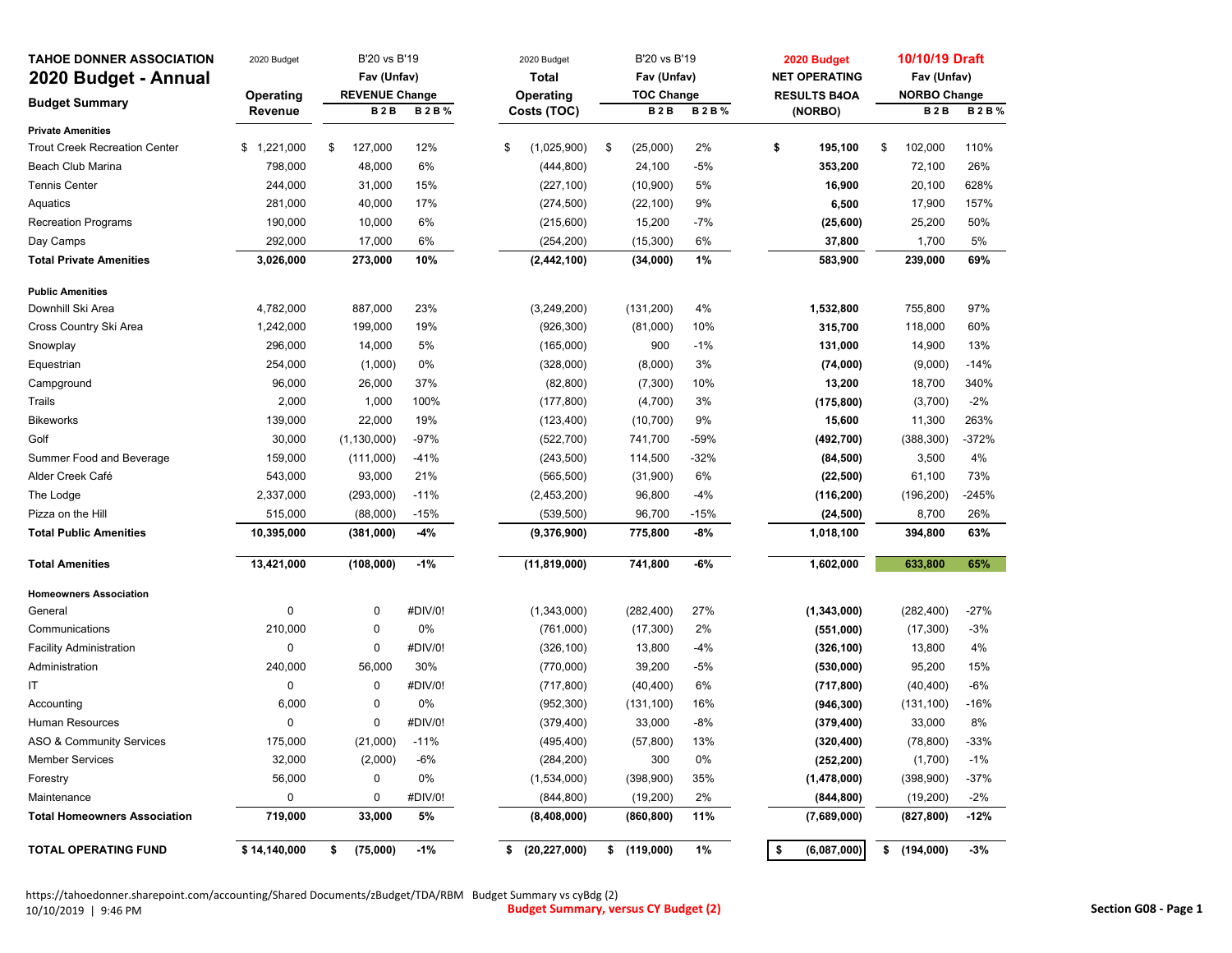| <b>TAHOE DONNER ASSOCIATION</b>      | 2020 Budget    | B'20 vs B'19          |             | 2020 Budget                                                                                               | B'20 vs B'19      |             |    | 2020 Budget          | 10/10/19 Draft      |             |              | 2019 Budget   | <b>NORBO</b>  | 2019 Budget       | <b>NOR</b>     |
|--------------------------------------|----------------|-----------------------|-------------|-----------------------------------------------------------------------------------------------------------|-------------------|-------------|----|----------------------|---------------------|-------------|--------------|---------------|---------------|-------------------|----------------|
| 2020 Budget - Annual                 |                | Fav (Unfav)           |             | <b>Total</b>                                                                                              | Fav (Unfav)       |             |    | <b>NET OPERATING</b> | Fav (Unfav)         |             |              | Allocated     | Less          | Capital           | Less           |
|                                      | Operating      | <b>REVENUE Change</b> |             | Operating                                                                                                 | <b>TOC Change</b> |             |    | <b>RESULTS B4OA</b>  | <b>NORBO Change</b> |             |              | Overhead      | $AO =$        | Charge            | AO and         |
| <b>Budget Summary</b>                | Revenue        | <b>B2B</b>            | <b>B2B%</b> | Costs (TOC)                                                                                               | <b>B2B</b>        | <b>B2B%</b> |    | (NORBO)              | <b>B2B</b>          | <b>B2B%</b> |              | (AO)          | (NOR)         | (CC)              | CС             |
| <b>Private Amenities</b>             |                |                       |             |                                                                                                           |                   |             |    |                      |                     |             |              |               |               |                   |                |
| <b>Trout Creek Recreation Center</b> | \$1,221,000    | 127,000<br>\$         | 12%         | (1,025,900)<br>\$                                                                                         | \$<br>(25,000)    | 2%          | \$ | 195,100              | \$<br>102,000       | 110%        | \$           | (280, 700)    | (85,600)      | \$<br>(226, 127)  | (311, 727)     |
| Beach Club Marina                    | 798,000        | 48,000                | 6%          | (444, 800)                                                                                                | 24,100            | $-5%$       |    | 353,200              | 72,100              | 26%         |              | (133, 800)    | 219,400       | (89, 137)         | 130,263        |
| <b>Tennis Center</b>                 | 244,000        | 31,000                | 15%         | (227, 100)                                                                                                | (10,900)          | 5%          |    | 16,900               | 20,100              | 628%        |              | (90, 100)     | (73, 200)     | (144, 181)        | (217, 381)     |
| Aquatics                             | 281,000        | 40,000                | 17%         | (274, 500)                                                                                                | (22, 100)         | 9%          |    | 6,500                | 17,900              | 157%        |              | (197, 800)    | (191, 300)    | (136, 597)        | (327, 897)     |
| <b>Recreation Programs</b>           | 190,000        | 10,000                | 6%          | (215,600)                                                                                                 | 15,200            | $-7%$       |    | (25, 600)            | 25,200              | 50%         |              | (133, 300)    | (158,900)     | (41, 422)         | (200, 322)     |
| Day Camps                            | 292,000        | 17,000                | 6%          | (254, 200)                                                                                                | (15, 300)         | 6%          |    | 37,800               | 1,700               | 5%          |              | (67,000)      | (29, 200)     |                   | (29, 200)      |
| <b>Total Private Amenities</b>       | 3,026,000      | 273,000               | 10%         | (2, 442, 100)                                                                                             | (34,000)          | 1%          |    | 583,900              | 239,000             | 69%         |              | (902, 700)    | (318, 800)    | (637, 464)        | (956, 264)     |
| <b>Public Amenities</b>              |                |                       |             |                                                                                                           |                   |             |    |                      |                     |             |              |               |               |                   |                |
| Downhill Ski Area                    | 4,782,000      | 887,000               | 23%         | (3,249,200)                                                                                               | (131, 200)        | 4%          |    | 1,532,800            | 755,800             | 97%         |              | (482,900)     | 1,049,900     | (1,001,563)       | 48,337         |
| Cross Country Ski Area               | 1,242,000      | 199,000               | 19%         | (926, 300)                                                                                                | (81,000)          | 10%         |    | 315,700              | 118,000             | 60%         |              | (220, 300)    | 95,400        | (320,064)         | (224, 664)     |
| Snowplay                             | 296,000        | 14,000                | 5%          | (165,000)                                                                                                 | 900               | $-1%$       |    | 131,000              | 14,900              | 13%         |              | (56, 700)     | 74,300        | (14, 601)         | 59,699         |
| Equestrian                           | 254,000        | (1,000)               | 0%          | (328,000)                                                                                                 | (8,000)           | 3%          |    | (74,000)             | (9,000)             | $-14%$      |              | (75, 500)     | (149, 500)    | (90, 998)         | (240, 498)     |
| Campground                           | 96,000         | 26,000                | 37%         | (82, 800)                                                                                                 | (7,300)           | 10%         |    | 13,200               | 18,700              | 340%        |              | (36, 100)     | (22,900)      | (58, 763)         | (81, 663)      |
| Trails                               | 2,000          | 1,000                 | 100%        | (177, 800)                                                                                                | (4,700)           | 3%          |    | (175, 800)           | (3,700)             | $-2%$       |              | (61,600)      | (237, 400)    | (143, 525)        | (380, 925)     |
| <b>Bikeworks</b>                     | 139,000        | 22,000                | 19%         | (123, 400)                                                                                                | (10, 700)         | 9%          |    | 15,600               | 11,300              | 263%        |              | (33, 800)     | (18, 200)     | (1,741)           | (19, 941)      |
| Golf                                 | 30,000         | (1, 130, 000)         | $-97%$      | (522, 700)                                                                                                | 741,700           | $-59%$      |    | (492, 700)           | (388, 300)          | $-372%$     |              | (222, 900)    | (715,600)     | (887, 106)        | 1,602,706)     |
| Summer Food and Beverage             | 159,000        | (111,000)             | $-41%$      | (243, 500)                                                                                                | 114,500           | $-32%$      |    | (84, 500)            | 3,500               | 4%          |              | (51, 200)     | (135, 700)    | (12, 802)         | (148, 502)     |
| Alder Creek Café                     | 543,000        | 93,000                | 21%         | (565, 500)                                                                                                | (31,900)          | 6%          |    | (22, 500)            | 61,100              | 73%         |              | (88, 100)     | (110, 600)    | (12, 752)         | (123, 352)     |
| The Lodge                            | 2,337,000      | (293,000)             | $-11%$      | (2,453,200)                                                                                               | 96,800            | $-4%$       |    | (116, 200)           | (196, 200)          | $-245%$     |              | (417,000)     | (533, 200)    | (379, 932)        | (913, 132)     |
| Pizza on the Hill                    | 515,000        | (88,000)              | $-15%$      | (539, 500)                                                                                                | 96,700            | $-15%$      |    | (24, 500)            | 8,700               | 26%         |              | (118,500)     | (143,000)     | (36, 931)         | (179, 931)     |
| <b>Total Public Amenities</b>        | 10,395,000     | (381,000)             | $-4%$       | (9,376,900)                                                                                               | 775,800           | $-8%$       |    | 1,018,100            | 394,800             | 63%         |              | (1,864,600)   | (846, 500)    | (2,960,776)       | (3,807,276)    |
| <b>Total Amenities</b>               | 13,421,000     | (108,000)             | $-1%$       | (11, 819, 000)                                                                                            | 741,800           | $-6%$       |    | 1,602,000            | 633,800             | 65%         |              | (2,767,300)   | (1, 165, 300) | (3,598,241)       | (4, 763, 541)  |
| <b>Homeowners Association</b>        |                |                       |             |                                                                                                           |                   |             |    |                      |                     |             |              |               |               |                   |                |
| General                              | $\overline{0}$ | $\mathbf 0$           | #DIV/0!     | (1,343,000)                                                                                               | (282, 400)        | 27%         |    | (1,343,000)          | (282, 400)          | $-27%$      |              | (1, 207, 200) | (2,550,200)   |                   | (2,550,200)    |
| Communications                       | 210,000        | $\Omega$              | 0%          | (761,000)                                                                                                 | (17, 300)         | 2%          |    | (551,000)            | (17, 300)           | $-3%$       |              | 533,700       | (17, 300)     |                   | (17, 300)      |
| <b>Facility Administration</b>       | $\mathsf 0$    | $\mathbf 0$           | #DIV/0!     | (326, 100)                                                                                                | 13,800            | $-4%$       |    | (326, 100)           | 13,800              | 4%          |              | 339,900       | 13,800        |                   | 13,800         |
| Administration                       | 240,000        | 56,000                | 30%         | (770,000)                                                                                                 | 39,200            | $-5%$       |    | (530,000)            | 95,200              | 15%         |              | 625,200       | 95,200        | (499, 278)        | (404, 078)     |
| IT.                                  | $\mathbf 0$    | $\Omega$              | #DIV/0!     | (717, 800)                                                                                                | (40, 400)         | 6%          |    | (717, 800)           | (40, 400)           | $-6%$       |              | 677,400       | (40, 400)     | (105, 407)        | (145, 807)     |
| Accounting                           | 6,000          | $\mathbf 0$           | 0%          | (952, 300)                                                                                                | (131, 100)        | 16%         |    | (946, 300)           | (131, 100)          | $-16%$      |              | 815,200       | (131, 100)    |                   | (131, 100)     |
| Human Resources                      | $\mathbf 0$    | $\mathbf 0$           | #DIV/0!     | (379, 400)                                                                                                | 33,000            | $-8%$       |    | (379, 400)           | 33,000              | 8%          |              | 412,400       | 33,000        |                   | 33,000         |
| ASO & Community Services             | 175,000        | (21,000)              | $-11%$      | (495, 400)                                                                                                | (57, 800)         | 13%         |    | (320, 400)           | (78, 800)           | $-33%$      |              | (124, 100)    | (444, 500)    |                   | (444, 500)     |
| <b>Member Services</b>               | 32,000         | (2,000)               | $-6%$       | (284, 200)                                                                                                | 300               | $0\%$       |    | (252, 200)           | (1,700)             | $-1%$       |              | 250,500       | (1,700)       |                   | (1,700)        |
| Forestry                             | 56,000         | $\mathbf 0$           | 0%          | (1,534,000)                                                                                               | (398,900)         | 35%         |    | (1,478,000)          | (398,900)           | $-37%$      |              | (184, 300)    | (1,662,300)   | (122, 131)        | (1,784,431)    |
| Maintenance                          | 0              | $\mathbf 0$           | #DIV/0!     | (844, 800)                                                                                                | (19, 200)         | 2%          |    | (844, 800)           | (19, 200)           | $-2%$       |              | 825,600       | (19,200)      | (335, 944)        | (355, 144)     |
| <b>Total Homeowners Association</b>  | 719,000        | 33.000                | 5%          | (8,408,000)                                                                                               | (860, 800)        | 11%         |    | (7,689,000)          | (827, 800)          | $-12%$      |              | 2,964,300     | (4,724,700)   | (1,062,759)       | (5,787,459)    |
| <b>TOTAL OPERATING FUND</b>          | \$14.140.000   | (75,000)<br>\$.       | $-1%$       | (20, 227, 000)<br>s.                                                                                      | \$<br>(119.000)   | 1%          | 5  | (6,087,000)          | \$(194.000)         | $-3%$       | $\mathbf{s}$ | 197,000       | (5,890,000)   | \$<br>(4.661.000) | (10, 551, 000) |
|                                      |                |                       |             | AO is 2019 Amounts, refine later in budget cycle for 2020; nothing material changes and NET is No Change. |                   |             |    |                      |                     |             |              | (197,000)     |               |                   |                |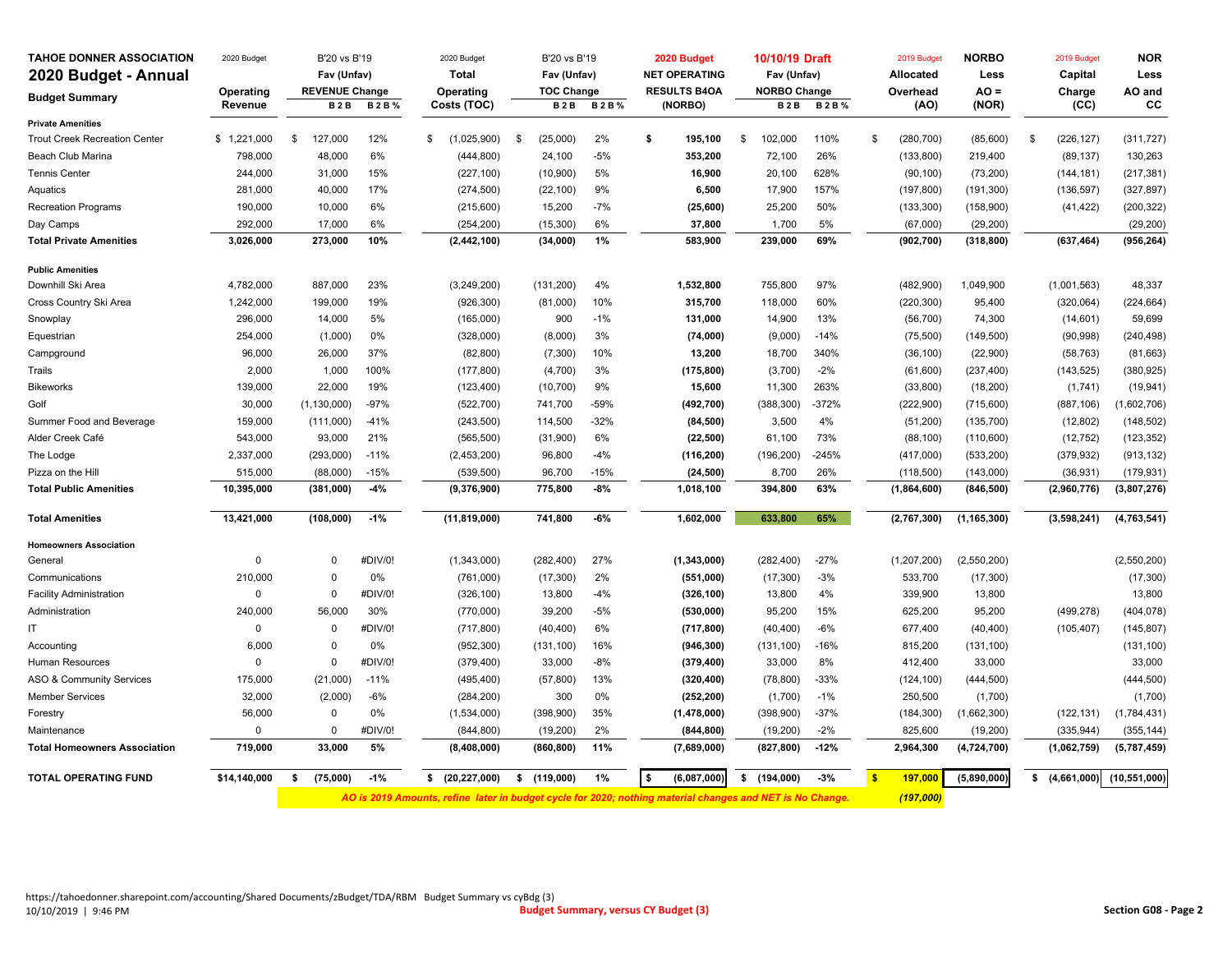| <b>TAHOE DONNER ASSOCIATION</b>      | 2020          | <b>B'20 vs B'19</b>   |        | <b>B'20 vs F'19</b>   |        | <b>B'20 vs A'18</b>   |        | <b>B'20 vs A'17</b>   |       | B'20 vs 3yr AVG (19 18 17) |        |
|--------------------------------------|---------------|-----------------------|--------|-----------------------|--------|-----------------------|--------|-----------------------|-------|----------------------------|--------|
| 2020 Budget - Annual                 | <b>Budget</b> | Fav (Unfav)           |        | Fav (Unfav)           |        | Fav (Unfav)           |        | Fav (Unfav)           |       | Fav (Unfav)                |        |
|                                      | Operating     | <b>REVENUE Change</b> |        | <b>REVENUE Change</b> |        | <b>REVENUE Change</b> |        | <b>REVENUE Change</b> |       | <b>REVENUE Change</b>      |        |
| <b>REVENUE</b>                       | Revenue       | Variance              | Var %  | Variance              | Var %  | Variance              | Var %  | Variance              | Var % | Variance                   | Var %  |
| <b>Private Amenities</b>             |               |                       |        |                       |        |                       |        |                       |       |                            |        |
| <b>Trout Creek Recreation Center</b> | \$1,221,000   | \$<br>127,000         | 12%    | \$<br>125,599         | 11%    | 144,299<br>\$         | 13%    | \$<br>220,387         | 22%   | \$<br>163,429              | 15%    |
| Beach Club Marina                    | 798,000       | 48,000                | 6%     | 91,611                | 13%    | 119,584               | 18%    | 111,704               | 16%   | 107,633                    | 16%    |
| <b>Tennis Center</b>                 | 244,000       | 31,000                | 15%    | 27,217                | 13%    | 21,355                | 10%    | 18,223                | 8%    | 22,265                     | 10%    |
| Aquatics                             | 281,000       | 40,000                | 17%    | 27,850                | 11%    | 54,975                | 24%    | 75,679                | 37%   | 52,835                     | 23%    |
| <b>Recreation Programs</b>           | 190,000       | 10,000                | 6%     | (9,328)               | $-5%$  | 8,355                 | 5%     | 6,816                 | 4%    | 1,947                      | 1%     |
| Day Camps                            | 292,000       | 17,000                | 6%     | 44,766                | 18%    | 35,333                | 14%    | 67,285                | 30%   | 49,128                     | 20%    |
| <b>Total Private Amenities</b>       | 3,026,000     | 273,000               | 10%    | 307,715               | 11%    | 383,902               | 15%    | 500,094               | 20%   | 397,237                    | 15%    |
| <b>Public Amenities</b>              |               |                       |        |                       |        |                       |        |                       |       |                            |        |
| Downhill Ski Area                    | 4,782,000     | 887,000               | 23%    | 359,565               | 8%     | 1,350,979             | 39%    | 1,114,395             | 30%   | 941,646                    | 25%    |
| Cross Country Ski Area               | 1,242,000     | 199,000               | 19%    | 12,261                | 1%     | 284,837               | 30%    | 236,603               | 24%   | 177,900                    | 17%    |
| Snowplay                             | 296,000       | 14,000                | 5%     | 30,309                | 11%    | 94,428                | 47%    | 32,459                | 12%   | 52,399                     | 22%    |
| Equestrian                           | 254,000       | (1,000)               | 0%     | 10,074                | 4%     | 26,606                | 12%    | 58,238                | 30%   | 31,639                     | 14%    |
| Campground                           | 96,000        | 26,000                | 37%    | 9,652                 | 11%    | 9,243                 | 11%    | 31,767                | 49%   | 16,887                     | 21%    |
| Trails                               | 2,000         | 1,000                 | 100%   | (612)                 | $-23%$ | 1,496                 | 297%   | 1,049                 | 110%  | 644                        | 48%    |
| <b>Bikeworks</b>                     | 139,000       | 22,000                | 19%    | 4,590                 | 3%     | 32,113                | 30%    | 28,845                | 26%   | 21,849                     | 19%    |
| Golf                                 | 30,000        | (1, 130, 000)         | $-97%$ | (756, 827)            | $-96%$ | (1,072,824)           | $-97%$ | (964, 199)            | -97%  | (931, 284)                 | $-97%$ |
| Summer Food and Beverage             | 159,000       | (111,000)             | $-41%$ | (70, 581)             | $-31%$ | (99, 217)             | $-38%$ | (79, 767)             | -33%  | (83, 188)                  | $-34%$ |
| Alder Creek Café                     | 543,000       | 93,000                | 21%    | 64,797                | 14%    | 155,108               | 40%    | 143,319               | 36%   | 121,075                    | 29%    |
| The Lodge                            | 2,337,000     | (293,000)             | $-11%$ | (288, 179)            | $-11%$ | (197, 642)            | $-8%$  | (107, 853)            | $-4%$ | (197, 891)                 | $-8%$  |
| Pizza on the Hill                    | 515,000       | (88,000)              | $-15%$ | 45,038                | 10%    | (75, 922)             | $-13%$ | (3,002)               | $-1%$ | (11, 295)                  | $-2%$  |
| <b>Total Public Amenities</b>        | 10,395,000    | (381,000)             | $-4%$  | (579, 914)            | $-5%$  | 509,205               | 5%     | 491,854               | 5%    | 140,382                    | 1%     |
| <b>Total Amenities</b>               | 13,421,000    | (108,000)             | $-1%$  | (272, 199)            | $-2%$  | 893,107               | 7%     | 991,948               | 8%    | 537,619                    | 4%     |
| <b>Homeowners Association</b>        |               |                       |        |                       |        |                       |        |                       |       |                            |        |
| General                              | 0             | 0                     | 0%     | 0                     | 0%     | $\mathbf 0$           | 0%     | $\pmb{0}$             | 0%    | 0                          | 0%     |
| Communications                       | 210,000       | 0                     | 0%     | (12,096)              | $-5%$  | 7,634                 | 4%     | 25,066                | 14%   | 6,868                      | 3%     |
| <b>Facility Administration</b>       | 0             | 0                     | 0%     | 0                     | 0%     | 0                     | 0%     | $\pmb{0}$             | 0%    | 0                          | 0%     |
| Administration                       | 240,000       | 56,000                | 30%    | (9,794)               | $-4%$  | (5,029)               | $-2%$  | (21, 024)             | $-8%$ | (11, 949)                  | $-5%$  |
| ΙT                                   | 0             | 0                     | 0%     | 0                     | 0%     | 0                     | 0%     | $\pmb{0}$             | 0%    | 0                          | 0%     |
| Accounting                           | 6,000         | $\mathbf 0$           | 0%     | 527                   | 10%    | (287)                 | $-5%$  | 90                    | 2%    | 110                        | 2%     |
| Human Resources                      | 0             | 0                     | 0%     | $\mathbf 0$           | 0%     | 0                     | 0%     | $\mathbf 0$           | 0%    | 0                          | 0%     |
| ASO & Community Services             | 175,000       | (21,000)              | $-11%$ | 2,953                 | 2%     | (26, 683)             | $-13%$ | (1,661)               | $-1%$ | (8, 464)                   | $-5%$  |
| <b>Member Services</b>               | 32,000        | (2,000)               | $-6%$  | 845                   | 3%     | (379)                 | $-1%$  | (1, 340)              | $-4%$ | (291)                      | $-1%$  |
| Forestry                             | 56,000        | 0                     | 0%     | 945                   | 2%     | (81, 410)             | $-59%$ | 30,361                | 118%  | (16, 701)                  | $-23%$ |
| Maintenance                          | 0             | 0                     | 0%     | $\mathbf 0$           | 0%     | 0                     | 0%     | 0                     | 0%    | 0                          | 0%     |
| <b>Total Homeowners Association</b>  | 719,000       | 33,000                | 5%     | (16, 621)             | $-2%$  | (106, 153)            | $-13%$ | 31,492                | 5%    | (30, 427)                  | $-4%$  |
| <b>TOTAL OPERATING FUND</b>          | \$14,140,000  | (75,000)<br>\$        | $-1%$  | (288, 820)<br>\$      | $-2%$  | \$<br>786,954         | 6%     | \$1,023,440           | 8%    | \$<br>507,191              | 4%     |

https://tahoedonner.sharepoint.com/accounting/Shared Documents/zBudget/TDA/RBM Budget Summary Revenue 10/10/2019 | 9:46 PM **Revenue Section G08 ‐ Page 3**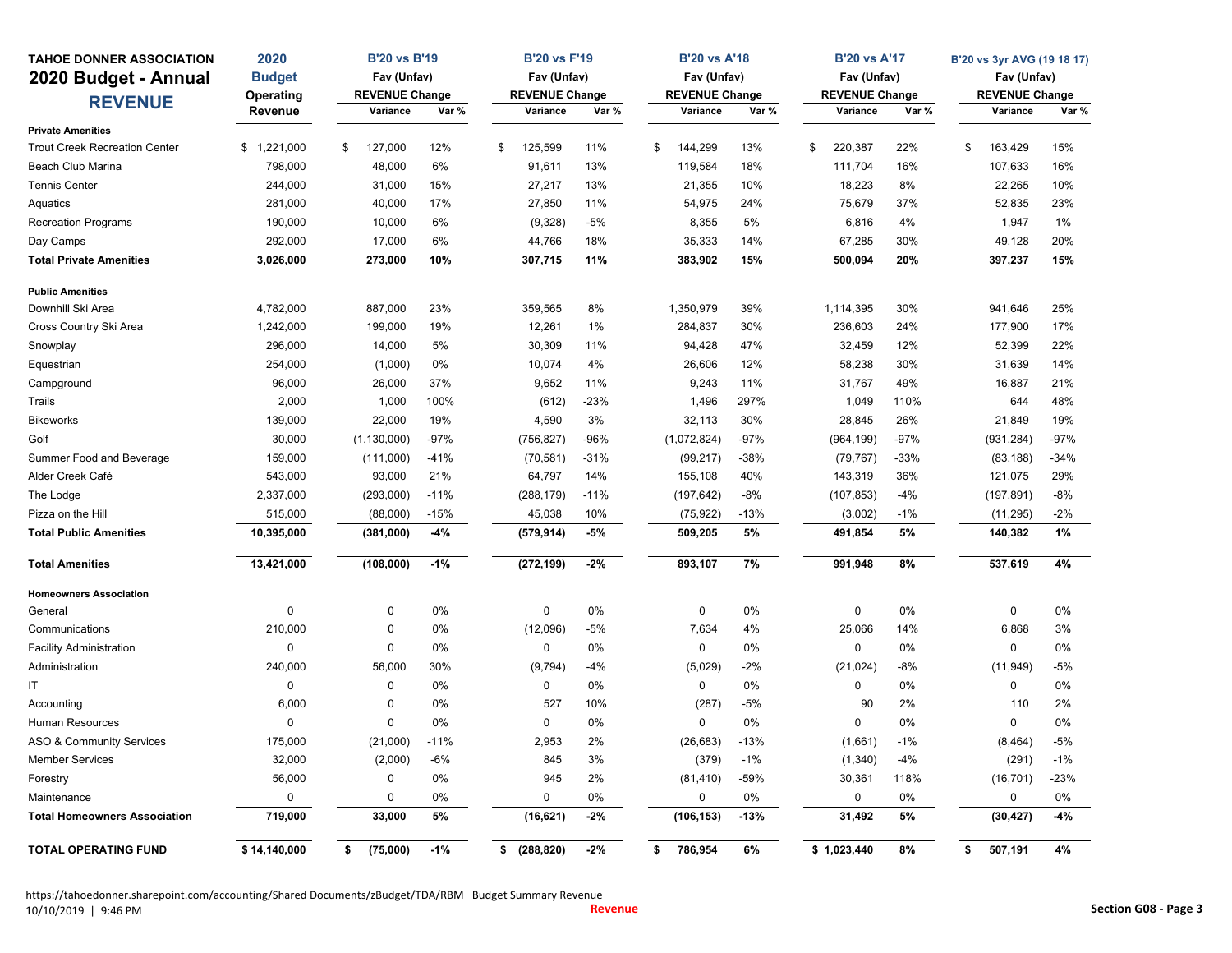| <b>TAHOE DONNER ASSOCIATION</b>      |               | <b>B'20 vs B'19</b> |        | <b>B'20 vs F'19</b> |        | <b>B'20 vs A'18</b> |        | <b>B'20 vs A'17</b> |        | B'20 vs 3yr AVG (19 18 17) |        |             |        | for Context.                      |        |             |
|--------------------------------------|---------------|---------------------|--------|---------------------|--------|---------------------|--------|---------------------|--------|----------------------------|--------|-------------|--------|-----------------------------------|--------|-------------|
| 2020 Budget - Annual                 | 2020          | Fav (Unfav)         |        | Fav (Unfav)         |        | Fav (Unfav)         |        | Fav (Unfav)         |        | Fav (Unfav)                |        |             |        |                                   |        |             |
| Costs (1)                            | <b>Budget</b> | Variance            | Var %  | Variance            | Var %  | Variance            | Var %  | Variance            | Var %  | Variance                   | Var %  | <b>B'19</b> | F'19   | 2020 Revenue Variances to<br>A'18 |        | A'17 3yrAvg |
| <b>Private Amenities</b>             |               |                     |        |                     |        |                     |        |                     |        |                            |        |             |        |                                   |        |             |
| <b>Trout Creek Recreation Center</b> | \$1,025,900   | \$<br>25,000        | 2%     | 38,177<br>\$        | 4%     | 97,362<br>\$        | 10%    | 151,872<br>\$       | 17%    | \$<br>95,803               | 10%    | 12%         | 11%    | 13%                               | 22%    | 15%         |
| Beach Club Marina                    | 444,800       | (24, 100)           | $-5%$  | 8.813               | 2%     | 11,815              | 3%     | 47,329              | 12%    | 22,652                     | 5%     | 6%          | 13%    | 18%                               | 16%    | 16%         |
| <b>Tennis Center</b>                 | 227,100       | 10,900              | 5%     | 2,253               | $1\%$  | (16, 694)           | $-7%$  | 700                 | 0%     | (4,580)                    | $-2%$  | 15%         | 13%    | 10%                               | 8%     | 10%         |
| Aquatics                             | 274,500       | 22,100              | 9%     | 5,884               | 2%     | 68,615              | 33%    | 57,886              | 27%    | 44,129                     | 19%    | 17%         | 11%    | 24%                               | 37%    | 23%         |
| <b>Recreation Programs</b>           | 215,600       | (15, 200)           | $-7%$  | 17,069              | 9%     | (1,777)             | $-1%$  | 11,989              | 6%     | 9,094                      | 4%     | 6%          | $-5%$  | 5%                                | 4%     | 1%          |
| Day Camps                            | 254,200       | 15,300              | 6%     | 21,366              | 9%     | 28,767              | 13%    | 63,173              | 33%    | 37,769                     | 17%    | 6%          | 18%    | 14%                               | 30%    | 20%         |
| <b>Total Private Amenities</b>       | 2,442,100     | 34,000              | 1%     | 93.562              | 4%     | 188,087             | 8%     | 332,949             | 16%    | 204,866                    | 9%     | 10%         | 11%    | 15%                               | 20%    | 15%         |
| <b>Public Amenities</b>              |               |                     |        |                     |        |                     |        |                     |        |                            |        |             |        |                                   |        |             |
| Downhill Ski Area                    | 3,249,200     | 131,200             | 4%     | 52.781              | 2%     | 471,971             | 17%    | 259,812             | 9%     | 261,521                    | 9%     | 23%         | 8%     | 39%                               | 30%    | 25%         |
| Cross Country Ski Area               | 926,300       | 81,000              | 10%    | (11, 853)           | $-1%$  | 167,303             | 22%    | 93,927              | 11%    | 83,126                     | 10%    | 19%         | 1%     | 30%                               | 24%    | 17%         |
| Snowplay                             | 165,000       | (900)               | $-1%$  | 4,128               | 3%     | 35,995              | 28%    | 31,168              | 23%    | 23,763                     | 17%    | 5%          | 11%    | 47%                               | 12%    | 22%         |
| Equestrian                           | 328,000       | 8,000               | 3%     | 11,733              | 4%     | 16,041              | 5%     | 29,089              | 10%    | 18,954                     | 6%     | 0%          | 4%     | 12%                               | 30%    | 14%         |
| Campground                           | 82,800        | 7,300               | 10%    | (76)                | 0%     | 6,107               | 8%     | 10,877              | 15%    | 5,636                      | 7%     | 37%         | 11%    | 11%                               | 49%    | 21%         |
| Trails                               | 177,800       | 4,700               | 3%     | 21,993              | 14%    | 29,496              | 20%    | 75,382              | 74%    | 42,290                     | 31%    | 100%        | $-23%$ | 297%                              | 110%   | 48%         |
| <b>Bikeworks</b>                     | 123,400       | 10,700              | 9%     | 4,036               | 3%     | 17,831              | 17%    | 10,512              | 9%     | 10,793                     | 10%    | 19%         | 3%     | 30%                               | 26%    | 19%         |
| Golf                                 | 522,700       | (741, 700)          | $-59%$ | (684, 526)          | $-57%$ | (693, 271)          | $-57%$ | (725, 520)          | $-58%$ | (701, 106)                 | $-57%$ | $-97%$      | $-96%$ | $-97%$                            | $-97%$ | $-97%$      |
| Summer Food and Beverage             | 243,500       | (114, 500)          | $-32%$ | (61, 543)           | $-20%$ | (75, 501)           | $-24%$ | (125, 743)          | $-34%$ | (87, 596)                  | -26%   | $-41%$      | $-31%$ | -38%                              | $-33%$ | $-34%$      |
| Alder Creek Café                     | 565,500       | 31,900              | 6%     | 13,671              | 2%     | 68,079              | 14%    | 60,917              | 12%    | 47,555                     | 9%     | 21%         | 14%    | 40%                               | 36%    | 29%         |
| The Lodge                            | 2,453,200     | (96, 800)           | $-4%$  | (148, 369)          | -6%    | (52, 620)           | $-2%$  | (83, 543)           | $-3%$  | (94, 844)                  | $-4%$  | $-11%$      | $-11%$ | $-8%$                             | $-4%$  | $-8%$       |
| Pizza on the Hill                    | 539,500       | (96, 700)           | $-15%$ | 39,285              | 8%     | (125, 853)          | $-19%$ | (49, 763)           | $-8%$  | (45, 444)                  | $-8%$  | $-15%$      | 10%    | $-13%$                            | $-1%$  | $-2%$       |
| <b>Total Public Amenities</b>        | 9,376,900     | (775, 800)          | $-8%$  | (758, 742)          | $-7%$  | (134, 423)          | $-1%$  | (412, 885)          | $-4%$  | (435, 350)                 | $-4%$  | $-4%$       | $-5%$  | 5%                                | 5%     | 1%          |
| <b>Total Amenities</b>               | 11,819,000    | (741, 800)          | $-6%$  | (665, 180)          | $-5%$  | 53,665              | 0%     | (79, 936)           | $-1%$  | (230, 484)                 | $-2%$  | $-1%$       | $-2%$  | 7%                                | 8%     | 4%          |
| <b>Homeowners Association</b>        |               |                     |        |                     |        |                     |        |                     |        |                            |        |             |        |                                   |        |             |
| General                              | 1,343,000     | 282,400             | 27%    | 204,127             | 18%    | 509,858             | 61%    | 563,047             | 72%    | 425,677                    | 46%    | 0%          | 0%     | 0%                                | 0%     | 0%          |
| Communications                       | 761,000       | 17,300              | 2%     | 104,466             | 16%    | 64,827              | 9%     | 148,250             | 24%    | 105,848                    | 16%    | 0%          | $-5%$  | 4%                                | 14%    | 3%          |
| <b>Facility Administration</b>       | 326,100       | (13,800)            | $-4%$  | 5.629               | 2%     | (2,653)             | $-1%$  | 46.255              | 17%    | 16,410                     | 5%     | 0%          | 0%     | 0%                                | 0%     | 0%          |
| Administration                       | 770,000       | (39, 200)           | $-5%$  | 3,894               | $1\%$  | (249, 599)          | $-24%$ | (89, 589)           | $-10%$ | (111, 765)                 | $-13%$ | 30%         | $-4%$  | $-2%$                             | $-8%$  | $-5%$       |
| IT                                   | 717,800       | 40,400              | 6%     | 87,903              | 14%    | 85,994              | 14%    | 98,692              | 16%    | 90,863                     | 14%    | 0%          | 0%     | 0%                                | 0%     | 0%          |
| Accounting                           | 952,300       | 131,100             | 16%    | 108,422             | 13%    | 185,097             | 24%    | 241,099             | 34%    | 178,206                    | 23%    | 0%          | 10%    | $-5%$                             | 2%     | 2%          |
| Human Resources                      | 379,400       | (33,000)            | $-8%$  | (53, 582)           | $-12%$ | 5,435               | 1%     | 6,896               | 2%     | (13, 750)                  | $-3%$  | 0%          | 0%     | 0%                                | 0%     | 0%          |
| ASO & Community Services             | 495,400       | 57,800              | 13%    | 84,378              | 21%    | 118,834             | 32%    | 187,846             | 61%    | 130,353                    | 36%    | $-11%$      | 2%     | $-13%$                            | $-1%$  | $-5%$       |
| <b>Member Services</b>               | 284,200       | (300)               | 0%     | 15,716              | 6%     | 39,531              | 16%    | 46,641              | 20%    | 33,963                     | 14%    | $-6%$       | 3%     | $-1%$                             | $-4%$  | $-1%$       |
| Forestry                             | 1,534,000     | 398,900             | 35%    | 410,481             | 37%    | 519,945             | 51%    | 698,631             | 84%    | 543,019                    | 55%    | 0%          | 2%     | $-59%$                            | 118%   | $-23%$      |
| Maintenance                          | 844,800       | 19,200              | 2%     | 73,658              | 10%    | 108,656             | 15%    | 119,755             | 17%    | 100,689                    | 14%    | 0%          | 0%     | 0%                                | 0%     | 0%          |
| <b>Total Homeowners Association</b>  | 8,408,000     | 860,800             | 11%    | 1,045,093           | 14%    | 1,385,924           | 20%    | 2,067,522           | 33%    | 1,499,513                  | 22%    | 5%          | $-2%$  | $-13%$                            | 5%     | $-4%$       |
| <b>TOTAL OPERATING FUND</b>          | \$20,227,000  | 119,000<br>s.       | 1%     | 379,913<br>\$       | 2%     | \$1,439,588         | 8%     | \$1,987,586         | 11%    | \$1,269,029                | 7%     | $-1%$       | $-2%$  | 6%                                | 8%     | 4%          |

 **(1) COSTS - Operating Costs - EXCLUDES OVERHEAD and CAPITAL**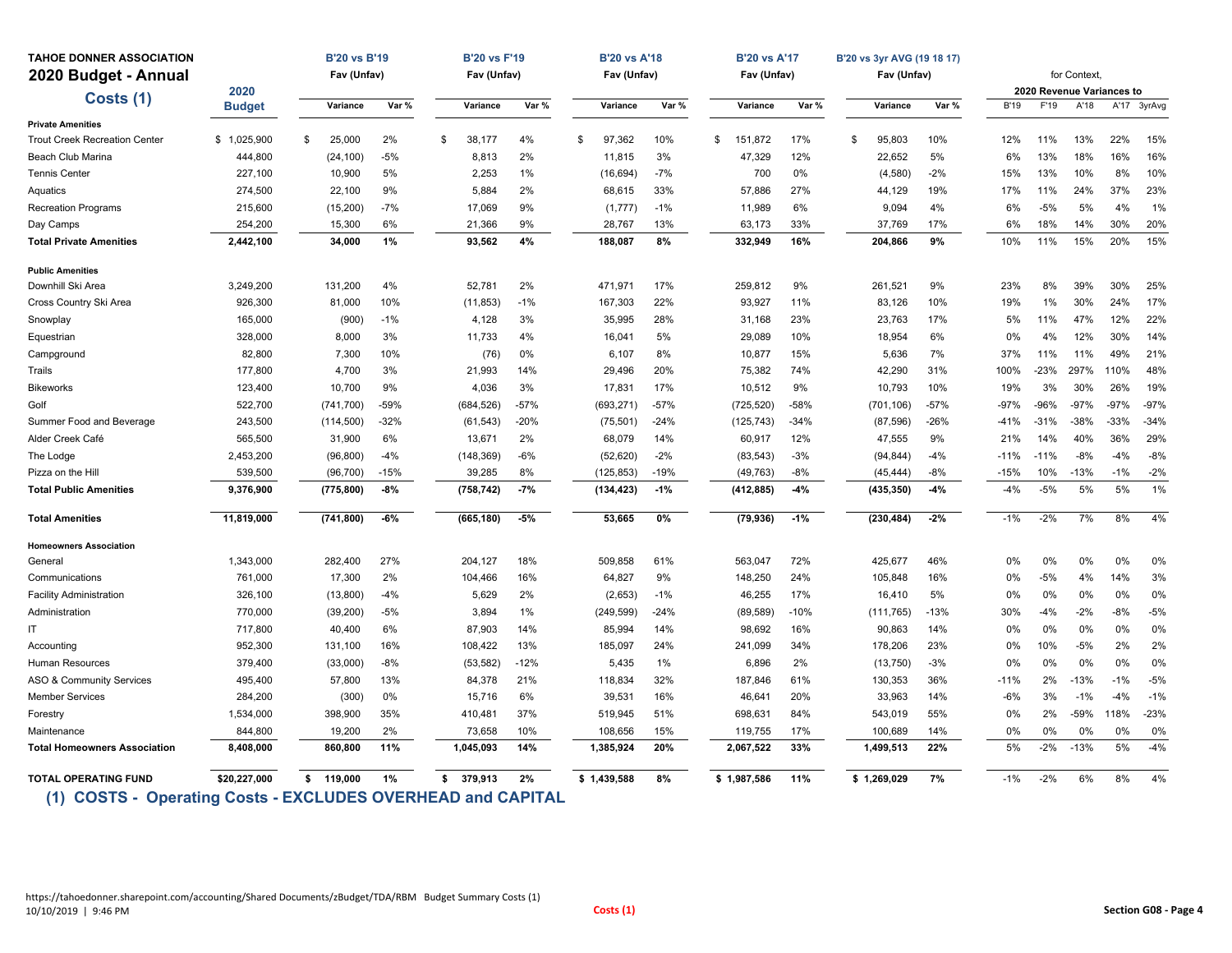| <b>TAHOE DONNER ASSOCIATION</b>      |               | <b>B'20 vs B'19</b> |        | <b>B'20 vs F'19</b> |         | <b>B'20 vs A'18</b>                                  |         | <b>B'20 vs A'17</b> |                         | B'20 vs 3yr AVG (19 18 17) |         |             |        |                           |        |             |
|--------------------------------------|---------------|---------------------|--------|---------------------|---------|------------------------------------------------------|---------|---------------------|-------------------------|----------------------------|---------|-------------|--------|---------------------------|--------|-------------|
| 2020 Budget - Annual                 |               | Fav (Unfav)         |        | Fav (Unfav)         |         | Fav (Unfav)                                          |         | Fav (Unfav)         |                         | Fav (Unfav)                |         |             |        | for Context,              |        |             |
| Costs (2)                            | 2020          |                     |        |                     |         |                                                      |         |                     |                         |                            |         |             |        | 2020 Revenue Variances to |        |             |
|                                      | <b>Budget</b> | Variance            | Var %  | Variance            | Var %   | Variance                                             | Var %   | Variance            | Var %                   | Variance                   | Var %   | <b>B'19</b> | F'19   | A'18                      |        | A'17 3yrAvg |
| <b>Private Amenities</b>             |               |                     |        |                     |         |                                                      |         |                     |                         |                            |         |             |        |                           |        |             |
| <b>Trout Creek Recreation Center</b> | \$1,306,600   | \$<br>25.000        | 2%     | \$<br>38,177        | 3%      | \$<br>97.362                                         | 8%      | \$<br>151.872       | 13%                     | \$<br>95,803               | 8%      | 12%         | 11%    | 13%                       | 22%    | 15%         |
| Beach Club Marina                    | 578,600       | (24, 100)           | $-4%$  | 8,813               | 2%      | 11,815                                               | 2%      | 47,329              | 9%                      | 22,652                     | 4%      | 6%          | 13%    | 18%                       | 16%    | 16%         |
| <b>Tennis Center</b>                 | 317,200       | 10,900              | 4%     | 2,253               | 1%      | (16, 694)                                            | $-5%$   | 700                 | 0%                      | (4,580)                    | $-1%$   | 15%         | 13%    | 10%                       | 8%     | 10%         |
| Aquatics                             | 472,300       | 22,100              | 5%     | 5,884               | 1%      | 68,615                                               | 17%     | 57,886              | 14%                     | 44,129                     | 10%     | 17%         | 11%    | 24%                       | 37%    | 23%         |
| <b>Recreation Programs</b>           | 348,900       | (15, 200)           | $-4%$  | 17,069              | 5%      | (1, 777)                                             | $-1%$   | 11,989              | 4%                      | 9,094                      | 3%      | 6%          | $-5%$  | 5%                        | 4%     | 1%          |
| Day Camps                            | 321,200       | 15,300              | 5%     | 21,366              | 7%      | 28,767                                               | 10%     | 63,173              | 24%                     | 37,769                     | 13%     | 6%          | 18%    | 14%                       | 30%    | 20%         |
| <b>Total Private Amenities</b>       | 3,344,800     | 34,000              | 1%     | 93,562              | 3%      | 188,087                                              | 6%      | 332,949             | 11%                     | 204,866                    | 7%      | 10%         | 11%    | 15%                       | 20%    | 15%         |
| <b>Public Amenities</b>              |               |                     |        |                     |         |                                                      |         |                     |                         |                            |         |             |        |                           |        |             |
| Downhill Ski Area                    | 3,732,100     | 131,200             | 4%     | 52,781              | 1%      | 471,971                                              | 14%     | 259,812             | 7%                      | 261,521                    | 8%      | 23%         | 8%     | 39%                       | 30%    | 25%         |
| Cross Country Ski Area               | 1,146,600     | 81,000              | 8%     | (11, 854)           | $-1%$   | 167,303                                              | 17%     | 93,927              | 9%                      | 83,126                     | 8%      | 19%         | 1%     | 30%                       | 24%    | 17%         |
| Snowplay                             | 221,700       | (900)               | 0%     | 4,128               | 2%      | 35,995                                               | 19%     | 31,168              | 16%                     | 23,763                     | 12%     | 5%          | 11%    | 47%                       | 12%    | 22%         |
| Equestrian                           | 403,500       | 8,000               | 2%     | 11,733              | 3%      | 16,041                                               | 4%      | 29,089              | 8%                      | 18,954                     | 5%      | 0%          | 4%     | 12%                       | 30%    | 14%         |
| Campground                           | 118,900       | 7,300               | 7%     | (76)                | 0%      | 6,107                                                | 5%      | 10,877              | 10%                     | 5,636                      | 5%      | 37%         | 11%    | 11%                       | 49%    | 21%         |
| Trails                               | 239,400       | 4,700               | 2%     | 21,993              | 10%     | 29,496                                               | 14%     | 75,382              | 46%                     | 42,290                     | 21%     | 100%        | $-23%$ | 297%                      | 110%   | 48%         |
| <b>Bikeworks</b>                     | 157,200       | 10,700              | 7%     | 4,036               | 3%      | 17,831                                               | 13%     | 10,512              | 7%                      | 10,793                     | 7%      | 19%         | 3%     | 30%                       | 26%    | 19%         |
| Golf                                 | 745,600       | (741, 700)          | $-50%$ | (684, 526)          | $-48%$  | (693, 271)                                           | $-48%$  | (725, 520)          | $-49%$                  | (701, 106)                 | $-48%$  | $-97%$      | $-96%$ | $-97%$                    | $-97%$ | $-97%$      |
| Summer Food and Beverage             | 294,700       | (114, 500)          | $-28%$ | (61, 543)           | $-17%$  | (75, 501)                                            | $-20%$  | (125, 743)          | $-30%$                  | (87, 596)                  | $-23%$  | $-41%$      | $-31%$ | $-38%$                    | $-33%$ | $-34%$      |
| Alder Creek Café                     | 653,600       | 31,900              | 5%     | 13,671              | 2%      | 68,079                                               | 12%     | 60,917              | 10%                     | 47,555                     | 8%      | 21%         | 14%    | 40%                       | 36%    | 29%         |
| The Lodge                            | 2,870,200     | (96, 800)           | $-3%$  | (148, 369)          | $-5%$   | (52, 620)                                            | $-2%$   | (83, 543)           | $-3%$                   | (94, 844)                  | $-3%$   | $-11%$      | $-11%$ | $-8%$                     | $-4%$  | $-8%$       |
| Pizza on the Hill                    | 658,000       | (96, 700)           | $-13%$ | 39,285              | 6%      | (125, 853)                                           | $-16%$  | (49, 763)           | $-7%$                   | (45, 444)                  | $-6%$   | $-15%$      | 10%    | $-13%$                    | $-1%$  | $-2%$       |
| <b>Total Public Amenities</b>        | 11,241,500    | (775, 800)          | $-6%$  | (758, 742)          | $-6%$   | (134, 423)                                           | $-1%$   | (412, 885)          | $-4%$                   | (435, 350)                 | $-4%$   | $-4%$       | $-5%$  | 5%                        | 5%     | 1%          |
| <b>Total Amenities</b>               | 14,586,300    | (741, 800)          | $-5%$  | (665, 180)          | $-4%$   | 53,665                                               | 0%      | (79, 936)           | $-1%$                   | (230, 484)                 | $-2%$   | $-1%$       | $-2%$  | 7%                        | 8%     | 4%          |
| <b>Homeowners Association</b>        |               |                     |        |                     |         |                                                      |         |                     |                         |                            |         |             |        |                           |        |             |
| General                              | 2,550,200     | 282,400             | 12%    | 204,127             | 9%      | 509,858                                              | 25%     | 563,047             | 28%                     | 425,677                    | 20%     | 0%          | 0%     | 0%                        | 0%     | 0%          |
| Communications                       | 227,300       | 17,300              | 8%     | 104,466             | 85%     | 64,827                                               | 40%     | 148,250             | 188%                    | 105,848                    | 87%     | 0%          | $-5%$  | 4%                        | 14%    | 3%          |
| <b>Facility Administration</b>       | (13,800)      | (13,800)            | 0%     | 5,629               | -29%    | (2,653)                                              | 24%     | 46,255              | $-77%$                  | 16,410                     | $-54%$  | 0%          | 0%     | 0%                        | 0%     | 0%          |
| Administration                       | 144,800       | (39, 200)           | $-21%$ | 3,894               | 3%      | (249, 599)                                           | $-63%$  | (89, 589)           | $-38%$                  | (111, 765)                 | $-44%$  | 30%         | $-4%$  | $-2%$                     | $-8%$  | $-5%$       |
| IT.                                  | 40,400        | 40,400              | 0%     | 87,903              | $-185%$ | 85,994                                               | $-189%$ | 98,692              | $-169%$                 | 90,863                     | $-180%$ | 0%          | 0%     | 0%                        | 0%     | 0%          |
| Accounting                           | 137,100       | 131,100             | 2185%  | 108,422             | 378%    | 185,097                                              | -386%   | 241,099             | $-232%$                 | 178,206                    | $-434%$ | 0%          | 10%    | $-5%$                     | 2%     | 2%          |
| <b>Human Resources</b>               | (33,000)      | (33,000)            | 0%     | (53, 582)           | $-260%$ | 5,435                                                | $-14%$  | 6,896               | $-17%$                  | (13,750)                   | 71%     | 0%          | 0%     | 0%                        | 0%     | 0%          |
| ASO & Community Services             | 619,500       | 57,800              | 10%    | 84,378              | 16%     | 118,834                                              | 24%     | 187,846             | 44%                     | 130,353                    | 27%     | $-11%$      | 2%     | $-13%$                    | $-1%$  | $-5%$       |
| <b>Member Services</b>               | 33,700        | (300)               | $-1%$  | 15,716              | 87%     | 39,531                                               | $-678%$ | 46,641              | -360%                   | 33,963                     | -12934% | $-6%$       | 3%     | $-1%$                     | $-4%$  | $-1%$       |
| Forestry                             | 1,718,300     | 398,900             | 30%    | 410,481             | 31%     | 519,945                                              | 43%     | 698,631             | 69%                     | 543,019                    | 46%     | 0%          | 2%     | -59%                      | 118%   | $-23%$      |
| Maintenance                          | 19,200        | 19,200              | 0%     | 73,658              | $-135%$ | 108,656                                              | $-121%$ | 119,755             | $-119%$                 | 100,689                    | $-124%$ | 0%          | 0%     | 0%                        | 0%     | 0%          |
| <b>Total Homeowners Association</b>  | 5,443,700     | 860,800             | 19%    | 1,045,093           | 24%     | 1,385,924                                            | 34%     | 2,067,522           | 61%                     | 1,499,513                  | 38%     | 5%          | $-2%$  | $-13%$                    | 5%     | $-4%$       |
| Total                                | \$20,030,000  | 119.000<br>s.       | 1%     | \$<br>379.913       | 2%      | \$1.439.588                                          | 8%      | \$1,987,586         | 11%                     | \$1,269,029                | 7%      | $-1%$       | $-2%$  | 6%                        | 8%     | 4%          |
| (2) COSTS - Operating Costs +        |               |                     |        |                     |         | <b>Overhead Allocation at 2019B Levels all Years</b> |         |                     | (Overhead new for B'19) |                            |         |             |        |                           |        |             |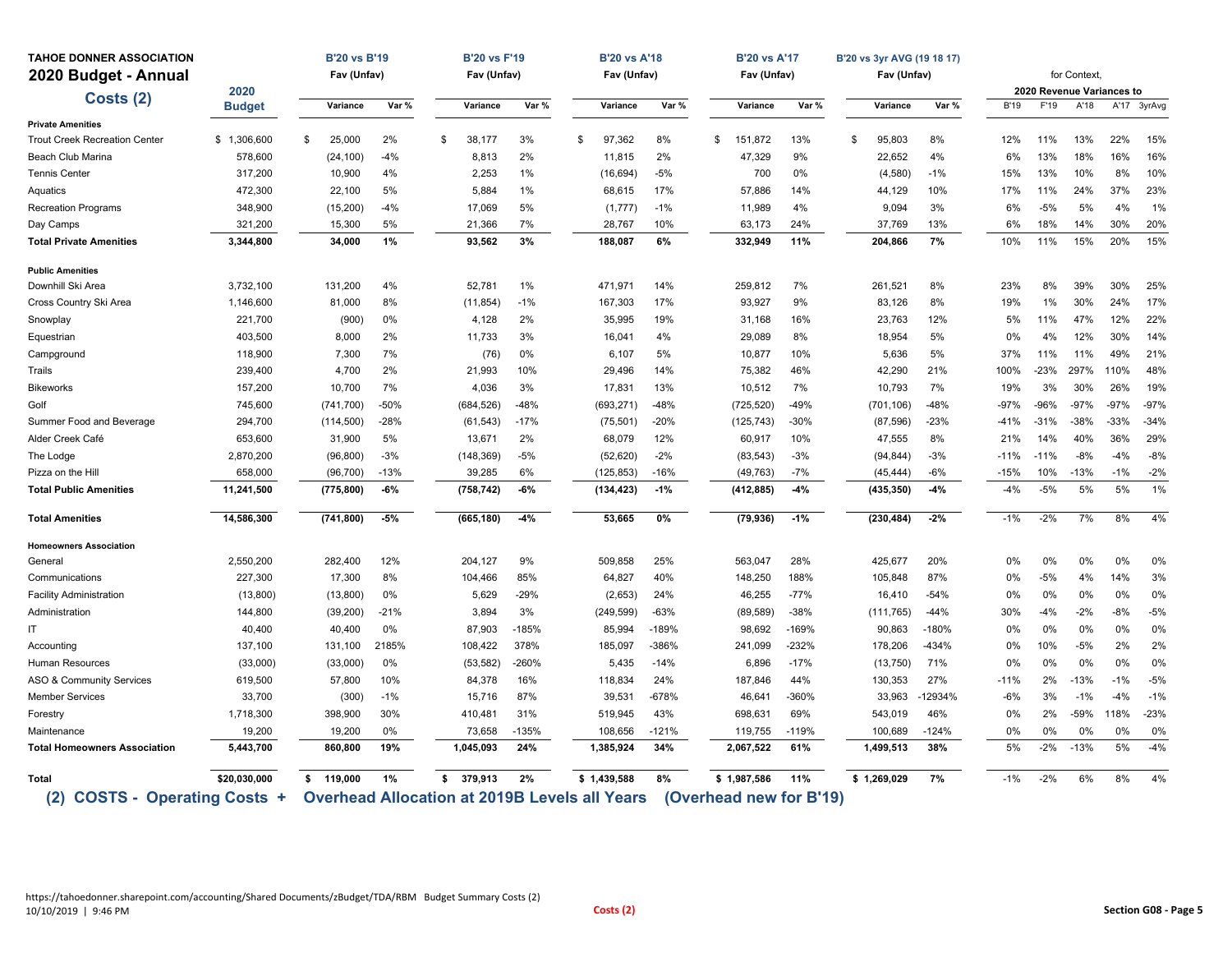| <b>TAHOE DONNER ASSOCIATION</b>                                             |               | <b>B'20 vs B'19</b> |        | <b>B'20 vs F'19</b> |         | <b>B'20 vs A'18</b>                                                       |        | <b>B'20 vs A'17</b> |         | B'20 vs 3yr AVG (19 18 17) |         |             |        |              |                           |             |
|-----------------------------------------------------------------------------|---------------|---------------------|--------|---------------------|---------|---------------------------------------------------------------------------|--------|---------------------|---------|----------------------------|---------|-------------|--------|--------------|---------------------------|-------------|
| 2020 Budget - Annual                                                        |               | Fav (Unfav)         |        | Fav (Unfav)         |         | Fav (Unfav)                                                               |        | Fav (Unfav)         |         | Fav (Unfav)                |         |             |        | for Context. |                           |             |
| Costs (3)                                                                   | 2020          |                     |        |                     |         |                                                                           |        |                     |         |                            |         |             |        |              | 2020 Revenue Variances to |             |
|                                                                             | <b>Budget</b> | Variance            | Var %  | Variance            | Var %   | Variance                                                                  | Var %  | Variance            | Var %   | Variance                   | Var %   | <b>B'19</b> | F'19   | A'18         |                           | A'17 3yrAvg |
| <b>Private Amenities</b>                                                    |               |                     |        |                     |         |                                                                           |        |                     |         |                            |         |             |        |              |                           |             |
| <b>Trout Creek Recreation Center</b>                                        | \$1,532,727   | 25,000<br>S         | 2%     | 38,177<br>\$        | 3%      | 97,362<br>\$                                                              | 7%     | \$<br>151,872       | 11%     | \$<br>95,803               | 7%      | 12%         | 11%    | 13%          | 22%                       | 15%         |
| Beach Club Marina                                                           | 667,737       | (24, 100)           | $-3%$  | 8,813               | 1%      | 11,815                                                                    | 2%     | 47,329              | 8%      | 22,652                     | 4%      | 6%          | 13%    | 18%          | 16%                       | 16%         |
| <b>Tennis Center</b>                                                        | 461,381       | 10,900              | 2%     | 2,253               | 0%      | (16, 694)                                                                 | $-3%$  | 700                 | 0%      | (4,580)                    | $-1%$   | 15%         | 13%    | 10%          | 8%                        | 10%         |
| Aquatics                                                                    | 608,897       | 22,100              | 4%     | 5,884               | 1%      | 68,615                                                                    | 13%    | 57,886              | 11%     | 44,129                     | 8%      | 17%         | 11%    | 24%          | 37%                       | 23%         |
| <b>Recreation Programs</b>                                                  | 390,322       | (15, 200)           | $-4%$  | 17,069              | 5%      | (1,777)                                                                   | 0%     | 11,989              | 3%      | 9,094                      | 2%      | 6%          | $-5%$  | 5%           | 4%                        | 1%          |
| Day Camps                                                                   | 321,200       | 15,300              | 5%     | 21,366              | 7%      | 28,767                                                                    | 10%    | 63,173              | 24%     | 37,769                     | 13%     | 6%          | 18%    | 14%          | 30%                       | 20%         |
| <b>Total Private Amenities</b>                                              | 3,982,264     | 34,000              | 1%     | 93,562              | 2%      | 188,087                                                                   | 5%     | 332,949             | 9%      | 204,866                    | 5%      | 10%         | 11%    | 15%          | 20%                       | 15%         |
| <b>Public Amenities</b>                                                     |               |                     |        |                     |         |                                                                           |        |                     |         |                            |         |             |        |              |                           |             |
| Downhill Ski Area                                                           | 4,733,663     | 131.200             | 3%     | 52.781              | 1%      | 471,971                                                                   | 11%    | 259.812             | 6%      | 261,521                    | 6%      | 23%         | 8%     | 39%          | 30%                       | 25%         |
| Cross Country Ski Area                                                      | 1,466,664     | 81,000              | 6%     | (11,854)            | $-1%$   | 167,303                                                                   | 13%    | 93,927              | 7%      | 83,126                     | 6%      | 19%         | 1%     | 30%          | 24%                       | 17%         |
| Snowplay                                                                    | 236,301       | (900)               | 0%     | 4,128               | 2%      | 35,995                                                                    | 18%    | 31,168              | 15%     | 23,763                     | 11%     | 5%          | 11%    | 47%          | 12%                       | 22%         |
| Equestrian                                                                  | 494,498       | 8,000               | 2%     | 11,733              | 2%      | 16,041                                                                    | 3%     | 29,089              | 6%      | 18,954                     | 4%      | 0%          | 4%     | 12%          | 30%                       | 14%         |
| Campground                                                                  | 177,663       | 7.300               | 4%     | (76)                | 0%      | 6.107                                                                     | 4%     | 10,877              | 7%      | 5.636                      | 3%      | 37%         | 11%    | 11%          | 49%                       | 21%         |
| Trails                                                                      | 382,925       | 4,700               | 1%     | 21,993              | 6%      | 29,496                                                                    | 8%     | 75,382              | 25%     | 42,290                     | 12%     | 100%        | -23%   | 297%         | 110%                      | 48%         |
| <b>Bikeworks</b>                                                            | 158,941       | 10,700              | 7%     | 4,036               | 3%      | 17,831                                                                    | 13%    | 10,512              | 7%      | 10,793                     | 7%      | 19%         | 3%     | 30%          | 26%                       | 19%         |
| Golf                                                                        | 1,632,706     | (741, 700)          | $-31%$ | (684, 526)          | $-30%$  | (693, 271)                                                                | $-30%$ | (725, 520)          | $-31%$  | (701, 106)                 | $-30%$  | $-97%$      | $-96%$ | $-97%$       | $-97%$                    | $-97%$      |
| Summer Food and Beverage                                                    | 307,502       | (114, 500)          | $-27%$ | (61, 543)           | $-17%$  | (75, 501)                                                                 | $-20%$ | (125, 743)          | $-29%$  | (87, 596)                  | $-22%$  | $-41%$      | $-31%$ | $-38%$       | $-33%$                    | $-34%$      |
| Alder Creek Café                                                            | 666,352       | 31,900              | 5%     | 13,671              | 2%      | 68,079                                                                    | 11%    | 60,917              | 10%     | 47,555                     | 8%      | 21%         | 14%    | 40%          | 36%                       | 29%         |
| The Lodge                                                                   | 3,250,132     | (96, 800)           | $-3%$  | (148, 369)          | $-4%$   | (52, 620)                                                                 | $-2%$  | (83, 543)           | $-3%$   | (94, 844)                  | $-3%$   | $-11%$      | $-11%$ | $-8%$        | $-4%$                     | $-8%$       |
| Pizza on the Hill                                                           | 694,931       | (96, 700)           | $-12%$ | 39,285              | 6%      | (125, 853)                                                                | $-15%$ | (49, 763)           | $-7%$   | (45, 444)                  | $-6%$   | $-15%$      | 10%    | $-13%$       | $-1%$                     | $-2%$       |
| <b>Total Public Amenities</b>                                               | 14,202,276    | (775, 800)          | $-5%$  | (758, 742)          | $-5%$   | (134, 423)                                                                | $-1%$  | (412, 885)          | $-3%$   | (435, 350)                 | $-3%$   | $-4%$       | $-5%$  | 5%           | 5%                        | 1%          |
| <b>Total Amenities</b>                                                      | 18,184,541    | (741, 800)          | $-4%$  | (665, 180)          | $-4%$   | 53,665                                                                    | 0%     | (79, 936)           | $0\%$   | (230, 484)                 | $-1%$   | $-1%$       | $-2%$  | 7%           | 8%                        | 4%          |
| <b>Homeowners Association</b>                                               |               |                     |        |                     |         |                                                                           |        |                     |         |                            |         |             |        |              |                           |             |
| General                                                                     | 2,550,200     | 282,400             | 12%    | 204,127             | 9%      | 509,858                                                                   | 25%    | 563,047             | 28%     | 425,677                    | 20%     | 0%          | 0%     | 0%           | 0%                        | 0%          |
| Communications                                                              | 227,300       | 17,300              | 8%     | 104,466             | 85%     | 64,827                                                                    | 40%    | 148,250             | 188%    | 105,848                    | 87%     | 0%          | $-5%$  | 4%           | 14%                       | 3%          |
| <b>Facility Administration</b>                                              | (13,800)      | (13, 800)           | 0%     | 5,629               | $-29%$  | (2,653)                                                                   | 24%    | 46,255              | $-77%$  | 16,410                     | $-54%$  | 0%          | 0%     | 0%           | 0%                        | 0%          |
| Administration                                                              | 644,078       | (39, 200)           | -6%    | 3,894               | 1%      | (249, 599)                                                                | $-28%$ | (89, 589)           | $-12%$  | (111, 765)                 | $-15%$  | 30%         | $-4%$  | $-2%$        | -8%                       | $-5%$       |
| ΙT                                                                          | 145,807       | 40,400              | 38%    | 87,903              | 152%    | 85,994                                                                    | 144%   | 98,692              | 209%    | 90,863                     | 165%    | 0%          | 0%     | 0%           | 0%                        | 0%          |
| Accounting                                                                  | 137,100       | 131,100             | 2185%  | 108,422             | 378%    | 185,097                                                                   | -386%  | 241,099             | $-232%$ | 178,206                    | $-434%$ | 0%          | 10%    | $-5%$        | 2%                        | 2%          |
| Human Resources                                                             | (33,000)      | (33,000)            | 0%     | (53, 582)           | $-260%$ | 5,435                                                                     | $-14%$ | 6,896               | $-17%$  | (13, 750)                  | 71%     | 0%          | 0%     | 0%           | 0%                        | 0%          |
| ASO & Community Services                                                    | 619,500       | 57,800              | 10%    | 84,378              | 16%     | 118,834                                                                   | 24%    | 187,846             | 44%     | 130,353                    | 27%     | $-11%$      | 2%     | $-13%$       | $-1%$                     | $-5%$       |
| <b>Member Services</b>                                                      | 33,700        | (300)               | $-1%$  | 15,716              | 87%     | 39,531                                                                    | -678%  | 46,641              | -360%   | 33,963                     | 12934%  | $-6%$       | 3%     | $-1%$        | $-4%$                     | $-1%$       |
| Forestry                                                                    | 1,840,431     | 398,900             | 28%    | 410,481             | 29%     | 519,945                                                                   | 39%    | 698,631             | 61%     | 543,019                    | 42%     | 0%          | 2%     | $-59%$       | 118%                      | $-23%$      |
| Maintenance                                                                 | 355,144       | 19,200              | 6%     | 73,658              | 26%     | 108,656                                                                   | 44%    | 119,755             | 51%     | 100,689                    | 40%     | 0%          | 0%     | 0%           | 0%                        | 0%          |
| <b>Total Homeowners Association</b>                                         | 6,506,459     | 860,800             | 15%    | 1,045,093           | 19%     | 1,385,924                                                                 | 27%    | 2,067,522           | 47%     | 1,499,513                  | 30%     | 5%          | $-2%$  | $-13%$       | 5%                        | $-4%$       |
| Total                                                                       | \$24,691,000  | 119.000<br>s.       | 0%     | 379.913<br>\$       | 2%      | \$1.439.588                                                               | 6%     | \$1,987,586         | 9%      | \$1,269,029                | 5%      | $-1%$       | $-2%$  | 6%           | 8%                        | 4%          |
| (3) COSTS - Operating Costs + Overhead Allocation at 2019B Levels all Years |               |                     |        |                     |         | (Overhead new for B'19) + Capital Charge (RRF AA B'19 prorated) ALL Years |        |                     |         |                            |         |             |        |              |                           |             |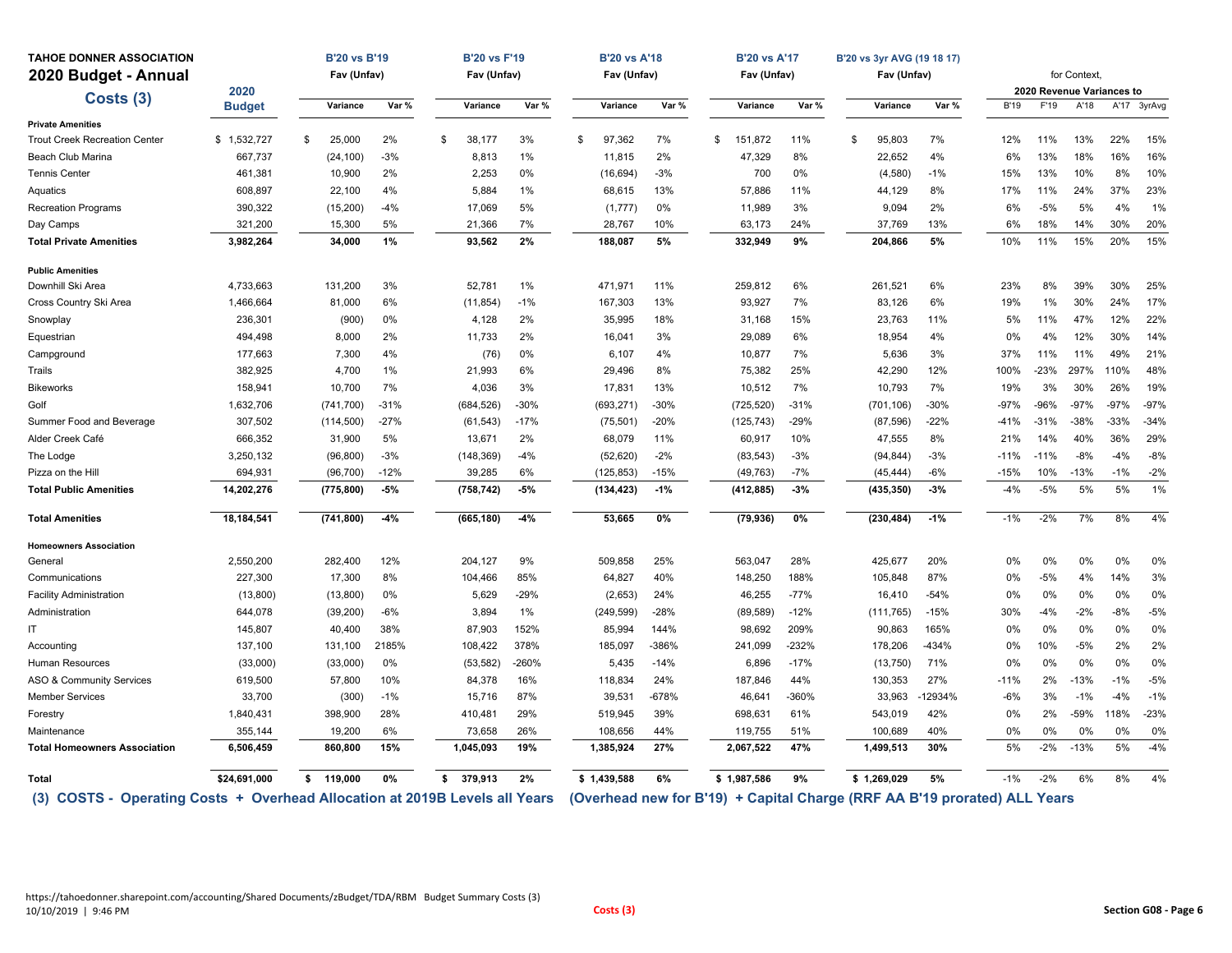| <b>TAHOE DONNER ASSOCIATION</b>                                             |               | <b>B'20 vs B'19</b> |        | <b>B'20 vs F'19</b> |          | <b>B'20 vs A'18</b>                                                      |         | <b>B'20 vs A'17</b> |         | B'20 vs 3yr AVG (19 18 17) |         |             |        |                           |        |             |
|-----------------------------------------------------------------------------|---------------|---------------------|--------|---------------------|----------|--------------------------------------------------------------------------|---------|---------------------|---------|----------------------------|---------|-------------|--------|---------------------------|--------|-------------|
| 2020 Budget - Annual                                                        |               | Fav (Unfav)         |        | Fav (Unfav)         |          | Fav (Unfav)                                                              |         | Fav (Unfav)         |         | Fav (Unfav)                |         |             |        | for Context.              |        |             |
| Costs (4)                                                                   | 2020          |                     |        |                     |          |                                                                          |         |                     |         |                            |         |             |        | 2020 Revenue Variances to |        |             |
|                                                                             | <b>Budget</b> | Variance            | Var %  | Variance            | Var %    | Variance                                                                 | Var %   | Variance            | Var %   | Variance                   | Var %   | <b>B'19</b> | F'19   | A'18                      |        | A'17 3yrAvg |
| <b>Private Amenities</b>                                                    |               |                     |        |                     |          |                                                                          |         |                     |         |                            |         |             |        |                           |        |             |
| <b>Trout Creek Recreation Center</b>                                        | \$1,372,108   | (13, 803)<br>\$     | $-1%$  | 14,979<br>\$        | 1%       | 162,869<br>\$                                                            | 13%     | \$<br>178,562       | 15%     | \$<br>118,804              | 9%      | 12%         | 11%    | 13%                       | 22%    | 15%         |
| Beach Club Marina                                                           | 621,120       | (8,789)             | $-1%$  | 19,716              | 3%       | 38,545                                                                   | 7%      | 74,370              | 14%     | 44,210                     | 8%      | 6%          | 13%    | 18%                       | 16%    | 16%         |
| <b>Tennis Center</b>                                                        | 360,180       | 39,120              | 12%    | 31,955              | 10%      | (1, 430)                                                                 | 0%      | 31,858              | 10%     | 20,794                     | 6%      | 15%         | 13%    | 10%                       | 8%     | 10%         |
| Aquatics                                                                    | 478,986       | 28,786              | 6%     | 12,570              | 3%       | 62,453                                                                   | 15%     | 56,505              | 13%     | 43,843                     | 10%     | 17%         | 11%    | 24%                       | 37%    | 23%         |
| Recreation Programs                                                         | 356,987       | (7, 113)            | $-2%$  | 25,156              | 8%       | 6,309                                                                    | 2%      | 20,076              | 6%      | 17,180                     | 5%      | 6%          | $-5%$  | 5%                        | 4%     | 1%          |
| Day Camps                                                                   | 321,200       | 15,300              | 5%     | 21,366              | 7%       | 28,767                                                                   | 10%     | 63,173              | 24%     | 37,769                     | 13%     | 6%          | 18%    | 14%                       | 30%    | 20%         |
| <b>Total Private Amenities</b>                                              | 3,510,580     | 53,500              | 2%     | 125,742             | 4%       | 297,514                                                                  | 9%      | 424,544             | 14%     | 282,600                    | 9%      | 10%         | 11%    | 15%                       | 20%    | 15%         |
| <b>Public Amenities</b>                                                     |               |                     |        |                     |          |                                                                          |         |                     |         |                            |         |             |        |                           |        |             |
| Downhill Ski Area                                                           | 3,810,889     | 118,086             | 3%     | 53,782              | 1%       | 507,241                                                                  | 15%     | 169,058             | 5%      | 243,360                    | 7%      | 23%         | 8%     | 39%                       | 30%    | 25%         |
| Cross Country Ski Area                                                      | 1,227,420     | 144,660             | 13%    | 43,562              | 4%       | 212,082                                                                  | 21%     | 144,246             | 13%     | 133,296                    | 12%     | 19%         | 1%     | 30%                       | 24%    | 17%         |
| Snowplay                                                                    | 247,346       | (437)               | 0%     | 29,773              | 14%      | 61,640                                                                   | 33%     | 56,813              | 30%     | 49,409                     | 25%     | 5%          | 11%    | 47%                       | 12%    | 22%         |
| Equestrian                                                                  | 412,722       | 13,173              | 3%     | 20,954              | 5%       | 11,644                                                                   | 3%      | 35,811              | 10%     | 22,803                     | 6%      | 0%          | 4%     | 12%                       | 30%    | 14%         |
| Campground                                                                  | 120,918       | (14, 144)           | $-10%$ | (944)               | $-1%$    | 6,922                                                                    | 6%      | 12,895              | 12%     | 6,291                      | 5%      | 37%         | 11%    | 11%                       | 49%    | 21%         |
| Trails                                                                      | 305,401       | (13, 120)           | $-4%$  | 34,789              | 13%      | 24,928                                                                   | 9%      | 99,613              | 48%     | 53,110                     | 21%     | 100%        | $-23%$ | 297%                      | 110%   | 48%         |
| <b>Bikeworks</b>                                                            | 157,200       | 10,700              | 7%     | 4,036               | 3%       | 17,831                                                                   | 13%     | 10,512              | 7%      | 10,793                     | 7%      | 19%         | 3%     | 30%                       | 26%    | 19%         |
| Golf                                                                        | 842,715       | (698, 889)          | $-45%$ | (635, 571)          | $-43%$   | (674, 330)                                                               | $-44%$  | (706, 370)          | $-46%$  | (672,090)                  | $-44%$  | $-97%$      | $-96%$ | $-97%$                    | $-97%$ | $-97%$      |
| Summer Food and Beverage                                                    | 294,700       | (114, 500)          | $-28%$ | (61, 543)           | $-17%$   | (75, 501)                                                                | $-20%$  | (125, 743)          | $-30%$  | (87, 596)                  | $-23%$  | $-41%$      | $-31%$ | $-38%$                    | $-33%$ | $-34%$      |
| Alder Creek Café                                                            | 655,672       | 33,972              | 5%     | 15,742              | 2%       | 70,151                                                                   | 12%     | 62,988              | 11%     | 49,627                     | 8%      | 21%         | 14%    | 40%                       | 36%    | 29%         |
| The Lodge                                                                   | 2,882,656     | (108, 819)          | $-4%$  | (215, 270)          | $-7%$    | (55, 972)                                                                | $-2%$   | (118, 413)          | $-4%$   | (129, 885)                 | $-4%$   | $-11%$      | $-11%$ | $-8%$                     | $-4%$  | $-8%$       |
| Pizza on the Hill                                                           | 658,000       | (96, 700)           | $-13%$ | 39,285              | 6%       | (127, 574)                                                               | $-16%$  | (49, 763)           | $-7%$   | (46, 017)                  | $-7%$   | $-15%$      | 10%    | $-13%$                    | $-1%$  | $-2%$       |
| <b>Total Public Amenities</b>                                               | 11,615,638    | (726, 019)          | $-6%$  | (671, 405)          | $-5%$    | (20, 938)                                                                | 0%      | (408, 353)          | $-3%$   | (366, 898)                 | $-3%$   | $-4%$       | $-5%$  | 5%                        | 5%     | 1%          |
| <b>Total Amenities</b>                                                      | 15,126,218    | (672, 519)          | $-4%$  | (545, 663)          | $-3%$    | 276,576                                                                  | 2%      | 16,192              | 0%      | (84, 298)                  | $-1%$   | $-1%$       | $-2%$  | 7%                        | 8%     | 4%          |
| <b>Homeowners Association</b>                                               |               |                     |        |                     |          |                                                                          |         |                     |         |                            |         |             |        |                           |        |             |
| General                                                                     | 2,598,383     | 226,395             | 10%    | 248,634             | 11%      | 520,434                                                                  | 25%     | 611,229             | 31%     | 460,099                    | 22%     | 0%          | 0%     | 0%                        | 0%     | 0%          |
| Communications                                                              | 227,300       | 17,300              | 8%     | 104,466             | 85%      | 64,827                                                                   | 40%     | 148,250             | 188%    | 105,848                    | 87%     | 0%          | $-5%$  | 4%                        | 14%    | 3%          |
| <b>Facility Administration</b>                                              | 122,867       | (13, 783)           | $-10%$ | 5,647               | 5%       | 4,015                                                                    | 3%      | 57,922              | 89%     | 22,528                     | 22%     | 0%          | 0%     | 0%                        | 0%     | 0%          |
| Administration                                                              | 190,011       | (63, 379)           | $-25%$ | (9,604)             | $-5%$    | (266, 709)                                                               | $-58%$  | (108, 061)          | $-36%$  | (128, 125)                 | $-40%$  | 30%         | $-4%$  | $-2%$                     | $-8%$  | $-5%$       |
| IT                                                                          | 513,150       | 289,091             | 129%   | 316,693             | 161%     | 380,161                                                                  | 286%    | 462,210             | 907%    | 386,354                    | 305%    | 0%          | 0%     | 0%                        | 0%     | 0%          |
| Accounting                                                                  | 137,100       | 131,100             | 2185%  | 108,422             | 378%     | 185,097                                                                  | -386%   | 241,099             | $-232%$ | 178,206                    | $-434%$ | 0%          | 10%    | $-5%$                     | 2%     | 2%          |
| Human Resources                                                             | (33,000)      | (33,000)            | 0%     | (53, 582)           | $-260%$  | 5,435                                                                    | $-14%$  | (10, 868)           | 49%     | (19, 672)                  | 148%    | 0%          | 0%     | 0%                        | 0%     | 0%          |
| ASO & Community Services                                                    | 619,500       | 57,800              | 10%    | 84,378              | 16%      | 118,834                                                                  | 24%     | 187,846             | 44%     | 130,353                    | 27%     | $-11%$      | 2%     | $-13%$                    | $-1%$  | $-5%$       |
| <b>Member Services</b>                                                      | 33,700        | (300)               | $-1%$  | 15,716              | 87%      | 39,531                                                                   | $-678%$ | 46,641              | -360%   | 33,963                     | -12934% | $-6%$       | 3%     | $-1%$                     | $-4%$  | $-1%$       |
| Forestry                                                                    | 1,840,282     | 245,634             | 15%    | 257.215             | 16%      | 384,001                                                                  | 26%     | 685,584             | 59%     | 442,267                    | 32%     | 0%          | 2%     | $-59%$                    | 118%   | $-23%$      |
| Maintenance                                                                 | 57,887        | 16,758              | 41%    | 60,480              | $-2332%$ | 113,024                                                                  | -205%   | 49,097              | 559%    | 74,200                     | $-455%$ | 0%          | 0%     | 0%                        | 0%     | 0%          |
| <b>Total Homeowners Association</b>                                         | 6,307,180     | 873,616             | 16%    | 1,138,465           | 22%      | 1,548,647                                                                | 33%     | 2,370,948           | 60%     | 1,686,020                  | 36%     | 5%          | $-2%$  | $-13%$                    | 5%     | $-4%$       |
| Total                                                                       | \$21,433,399  | 201.098<br>s.       | 1%     | 592.802<br>\$       | 3%       | \$1,825,223                                                              | 9%      | \$2,387,140         | 13%     | \$1,601,722                | 8%      | $-1%$       | $-2%$  | 6%                        | 8%     | 4%          |
| (4) COSTS - Operating Costs + Overhead Allocation at 2019B Levels all Years |               |                     |        |                     |          | (Overhead new for B'19) + RRF "Expense Expenditures" (not capital expds) |         |                     |         |                            |         |             |        |                           |        |             |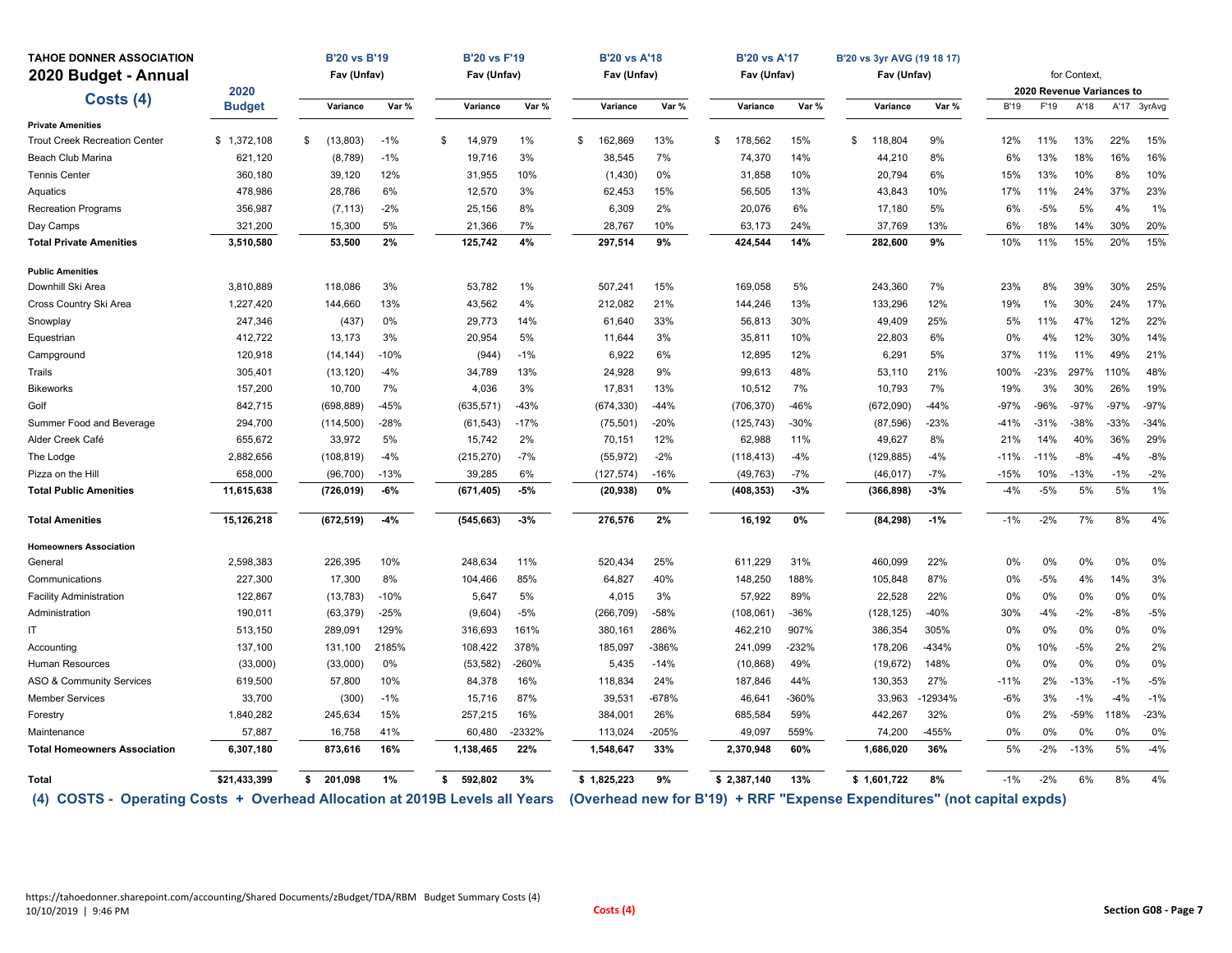| <b>TAHOE DONNER ASSOCIATION</b>      |                                                                  | <b>B'20 vs B'19</b> |        | <b>B'20 vs F'19</b> |        | <b>B'20 vs A'18</b> |        | <b>B'20 vs A'17</b>    |        | B'20 vs 3yr AVG (19 18 17) |        |             |        |                                   |        |             |
|--------------------------------------|------------------------------------------------------------------|---------------------|--------|---------------------|--------|---------------------|--------|------------------------|--------|----------------------------|--------|-------------|--------|-----------------------------------|--------|-------------|
| 2020 Budget - Annual                 |                                                                  | Fav (Unfav)         |        | Fav (Unfav)         |        | Fav (Unfav)         |        | Fav (Unfav)            |        | Fav (Unfav)                |        |             |        | for Context,                      |        |             |
| Costs (5)                            | 2020<br><b>Budget</b>                                            | Variance            | Var %  | Variance            | Var %  | Variance            | Var %  | Variance               | Var %  | Variance                   | Var %  | <b>B'19</b> | F'19   | 2020 Revenue Variances to<br>A'18 |        | A'17 3yrAvg |
| <b>Private Amenities</b>             |                                                                  |                     |        |                     |        |                     |        |                        |        |                            |        |             |        |                                   |        |             |
| <b>Trout Creek Recreation Center</b> | \$1,091,408                                                      | (13,803)<br>\$      | $-1%$  | 14,979<br>\$        | 1%     | 162,869<br>\$       | 18%    | 178,562<br>\$          | 20%    | 118,804<br>\$              | 12%    | 12%         | 11%    | 13%                               | 22%    | 15%         |
| Beach Club Marina                    | 487,320                                                          | (8,789)             | $-2%$  | 19,716              | 4%     | 38,545              | 9%     | 74,370                 | 18%    | 44,210                     | 10%    | 6%          | 13%    | 18%                               | 16%    | 16%         |
| <b>Tennis Center</b>                 | 270,080                                                          | 39,120              | 17%    | 31,955              | 13%    | (1, 430)            | $-1%$  | 31,858                 | 13%    | 20,794                     | 8%     | 15%         | 13%    | 10%                               | 8%     | 10%         |
| Aquatics                             | 281,186                                                          | 28,786              | 11%    | 12,570              | 5%     | 62,453              | 29%    | 56,505                 | 25%    | 43,843                     | 18%    | 17%         | 11%    | 24%                               | 37%    | 23%         |
| <b>Recreation Programs</b>           | 223,687                                                          | (7, 113)            | $-3%$  | 25.156              | 13%    | 6.309               | 3%     | 20,076                 | 10%    | 17,180                     | 8%     | 6%          | $-5%$  | 5%                                | 4%     | 1%          |
| Day Camps                            | 254,200                                                          | 15,300              | 6%     | 21,366              | 9%     | 28,767              | 13%    | 63,173                 | 33%    | 37,769                     | 17%    | 6%          | 18%    | 14%                               | 30%    | 20%         |
| <b>Total Private Amenities</b>       | 2,607,880                                                        | 53,500              | 2%     | 125,742             | 5%     | 297,514             | 13%    | 424,544                | 19%    | 282,600                    | 12%    | 10%         | 11%    | 15%                               | 20%    | 15%         |
| <b>Public Amenities</b>              |                                                                  |                     |        |                     |        |                     |        |                        |        |                            |        |             |        |                                   |        |             |
| Downhill Ski Area                    | 3,327,989                                                        | 118,086             | 4%     | 53,782              | 2%     | 507,241             | 18%    | 169.058                | 5%     | 243,360                    | 8%     | 23%         | 8%     | 39%                               | 30%    | 25%         |
| Cross Country Ski Area               | 1,007,120                                                        | 144,660             | 17%    | 43,562              | 5%     | 212,082             | 27%    | 144,246                | 17%    | 133,296                    | 15%    | 19%         | 1%     | 30%                               | 24%    | 17%         |
| Snowplay                             | 190,646                                                          | (437)               | 0%     | 29,773              | 19%    | 61,640              | 48%    | 56,813                 | 42%    | 49,409                     | 35%    | 5%          | 11%    | 47%                               | 12%    | 22%         |
| Equestrian                           | 337,222                                                          | 13,173              | 4%     | 20,954              | 7%     | 11,644              | 4%     | 35,811                 | 12%    | 22,803                     | 7%     | 0%          | 4%     | 12%                               | 30%    | 14%         |
| Campground                           | 84,818                                                           | (14, 144)           | $-14%$ | (944)               | $-1%$  | 6,922               | 9%     | 12,895                 | 18%    | 6,291                      | 8%     | 37%         | 11%    | 11%                               | 49%    | 21%         |
| Trails                               | 243,801                                                          | (13, 120)           | $-5%$  | 34,789              | 17%    | 24,928              | 11%    | 99,613                 | 69%    | 53,110                     | 28%    | 100%        | $-23%$ | 297%                              | 110%   | 48%         |
| <b>Bikeworks</b>                     | 123,400                                                          | 10,700              | 9%     | 4,036               | 3%     | 17,831              | 17%    | 10,512                 | 9%     | 10,793                     | 10%    | 19%         | 3%     | 30%                               | 26%    | 19%         |
| Golf                                 | 619,815                                                          | (698, 889)          | -53%   | (635, 571)          | $-51%$ | (674, 330)          | $-52%$ | (706, 370)             | $-53%$ | (672,090)                  | $-52%$ | -97%        | $-96%$ | $-97%$                            | $-97%$ | $-97%$      |
| Summer Food and Beverage             | 243,500                                                          | (114, 500)          | $-32%$ | (61, 543)           | $-20%$ | (75, 501)           | $-24%$ | (125, 743)             | $-34%$ | (87, 596)                  | $-26%$ | $-41%$      | $-31%$ | $-38%$                            | $-33%$ | $-34%$      |
| Alder Creek Café                     | 567,572                                                          | 33,972              | 6%     | 15,742              | 3%     | 70,151              | 14%    | 62,988                 | 12%    | 49,627                     | 10%    | 21%         | 14%    | 40%                               | 36%    | 29%         |
| The Lodge                            | 2,465,656                                                        | (108, 819)          | $-4%$  | (215, 270)          | $-8%$  | (55, 972)           | $-2%$  | (118, 413)             | $-5%$  | (129, 885)                 | $-5%$  | $-11%$      | $-11%$ | $-8%$                             | $-4%$  | $-8%$       |
| Pizza on the Hill                    | 539,500                                                          | (96, 700)           | $-15%$ | 39,285              | 8%     | (127, 574)          | $-19%$ | (49, 763)              | $-8%$  | (46, 017)                  | $-8%$  | -15%        | 10%    | $-13%$                            | $-1%$  | $-2%$       |
| <b>Total Public Amenities</b>        | 9,751,038                                                        | (726, 019)          | $-7%$  | (671, 405)          | $-6%$  | (20, 938)           | 0%     | (408, 353)             | $-4%$  | (366, 898)                 | $-4%$  | $-4%$       | $-5%$  | 5%                                | 5%     | 1%          |
| <b>Total Amenities</b>               | 12,358,918                                                       | (672, 519)          | $-5%$  | (545, 663)          | $-4%$  | 276,576             | 2%     | 16,192                 | $0\%$  | (84, 298)                  | $-1%$  | $-1%$       | $-2%$  | 7%                                | 8%     | 4%          |
| <b>Homeowners Association</b>        |                                                                  |                     |        |                     |        |                     |        |                        |        |                            |        |             |        |                                   |        |             |
| General                              | 1,391,183                                                        | 226,395             | 19%    | 248,634             | 22%    | 520,434             | 60%    | 611,229                | 78%    | 460,099                    | 49%    | 0%          | 0%     | 0%                                | 0%     | 0%          |
| Communications                       | 761,000                                                          | 17,300              | 2%     | 104,466             | 16%    | 64,827              | 9%     | 148,250                | 24%    | 105,848                    | 16%    | 0%          | $-5%$  | 4%                                | 14%    | 3%          |
| <b>Facility Administration</b>       | 462,767                                                          | (13, 783)           | $-3%$  | 5,647               | $1\%$  | 4,015               | 1%     | 57,922                 | 14%    | 22,528                     | 5%     | 0%          | 0%     | 0%                                | 0%     | 0%          |
| Administration                       | 815,211                                                          | (63, 379)           | $-7%$  | (9,604)             | $-1%$  | (266, 709)          | $-25%$ | (108, 061)             | $-12%$ | (128, 125)                 | $-14%$ | 30%         | $-4%$  | $-2%$                             | $-8%$  | $-5%$       |
| IT                                   | 1,190,550                                                        | 289,091             | 32%    | 316,693             | 36%    | 380,161             | 47%    | 462,210                | 63%    | 386,354                    | 48%    | 0%          | 0%     | 0%                                | 0%     | 0%          |
| Accounting                           | 952,300                                                          | 131,100             | 16%    | 108,422             | 13%    | 185,097             | 24%    | 241,099                | 34%    | 178,206                    | 23%    | $0\%$       | 10%    | $-5%$                             | 2%     | 2%          |
| Human Resources                      | 379,400                                                          | (33,000)            | $-8%$  | (53, 582)           | $-12%$ | 5,435               | 1%     | (10, 868)              | $-3%$  | (19, 672)                  | $-5%$  | 0%          | 0%     | 0%                                | 0%     | 0%          |
| ASO & Community Services             | 495,400                                                          | 57,800              | 13%    | 84,378              | 21%    | 118,834             | 32%    | 187,846                | 61%    | 130,353                    | 36%    | -11%        | 2%     | $-13%$                            | $-1%$  | $-5%$       |
| <b>Member Services</b>               | 284,200                                                          | (300)               | 0%     | 15,716              | 6%     | 39,531              | 16%    | 46,641                 | 20%    | 33,963                     | 14%    | $-6%$       | 3%     | $-1%$                             | $-4%$  | $-1%$       |
| Forestry                             | 1,655,982                                                        | 245,634             | 17%    | 257,215             | 18%    | 384,001             | 30%    | 685,584                | 71%    | 442,267                    | 36%    | 0%          | 2%     | $-59%$                            | 118%   | $-23%$      |
| Maintenance                          | 883,487                                                          | 16,758              | 2%     | 60,480              | 7%     | 113,024             | 15%    | 49,097                 | 6%     | 74,200                     | 9%     | 0%          | 0%     | 0%                                | 0%     | 0%          |
| <b>Total Homeowners Association</b>  | 9,271,480                                                        | 873,616             | 10%    | 1,138,465           | 14%    | 1,548,647           | 20%    | 2,370,948              | 34%    | 1,686,020                  | 22%    | 5%          | $-2%$  | $-13%$                            | 5%     | $-4%$       |
| Total                                | \$21,630,399                                                     | \$<br>201,098       | 1%     | 592,802<br>\$       | 3%     | \$1,825,223         | 9%     | \$2,387,140            | 12%    | \$1,601,722                | 8%     | $-1%$       | $-2%$  | 6%                                | 8%     | 4%          |
| $(5)$ COSTS -                        | Operating Costs + RRF "Expense Expenditures" (not capital expds) |                     |        |                     |        |                     |        | no overhead allocation |        |                            |        |             |        |                                   |        |             |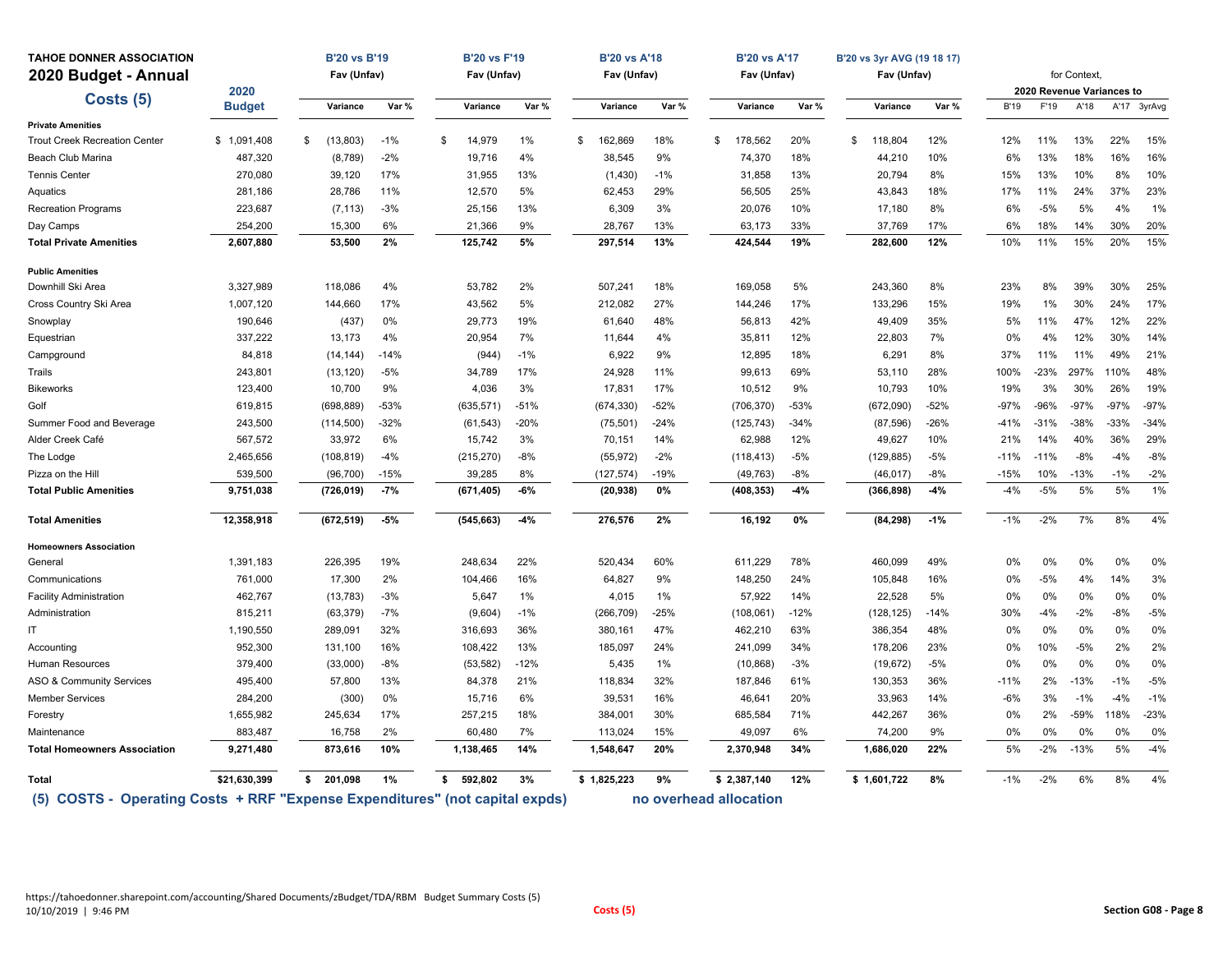| <b>TAHOE DONNER ASSOCIATION</b>                                                  |                            | <b>B'20 vs B'19</b>                  |          | <b>B'20 vs F'19</b>                      |        | <b>B'20 vs A'18</b>                    |                                | <b>B'20 vs A'17</b>                      |         | B'20 vs 3yr AVG (19 18 17)             |        |
|----------------------------------------------------------------------------------|----------------------------|--------------------------------------|----------|------------------------------------------|--------|----------------------------------------|--------------------------------|------------------------------------------|---------|----------------------------------------|--------|
| 2020 Budget - Annual                                                             |                            | Fav (Unfav)                          |          | Fav (Unfav)                              |        | Fav (Unfav)                            |                                | Fav (Unfav)                              |         | Fav (Unfav)                            |        |
| <b>NET1</b>                                                                      | 2020<br><b>Budget</b>      | Variance                             | Var %    | Variance                                 | Var %  | Variance                               | Var %                          | Variance                                 | Var %   | Variance                               | Var %  |
| <b>Private Amenities</b>                                                         |                            |                                      |          |                                          |        |                                        |                                |                                          |         |                                        |        |
| <b>Trout Creek Recreation Center</b>                                             | 129,592<br>\$              | 140,803<br>\$                        | $-1256%$ | \$<br>110,620                            | 583%   | \$<br>(18, 570)                        | $-13%$                         | \$<br>41,825                             | 48%     | \$<br>44,625                           | 53%    |
| <b>Beach Club Marina</b>                                                         | 310,680                    | 56,789                               | 22%      | 71,895                                   | 30%    | 81,040                                 | 35%                            | 37,334                                   | 14%     | 63,423                                 | 26%    |
| <b>Tennis Center</b>                                                             | (26,080)                   | (8, 120)                             | 45%      | (4, 738)                                 | 22%    | 22,785                                 | $-47%$                         | (13, 635)                                | 110%    | 1,471                                  | -5%    |
| Aquatics                                                                         | (186)                      | 11,214                               | -98%     | 15,279                                   | $-99%$ | (7, 478)                               | $-103%$                        | 19,174                                   | -99%    | 8,992                                  | -98%   |
| <b>Recreation Programs</b>                                                       | (33, 687)                  | 17,113                               | $-34%$   | (34, 484)                                | -4324% | 2,046                                  | $-6%$                          | (13, 260)                                | 65%     | (15, 233)                              | 83%    |
| Day Camps                                                                        | 37,800                     | 1,700                                | 5%       | 23,400                                   | 163%   | 6,566                                  | 21%                            | 4,112                                    | 12%     | 11,359                                 | 43%    |
| <b>Total Private Amenities</b>                                                   | 418,120                    | 219,500                              | 111%     | 181,973                                  | 77%    | 86,388                                 | 26%                            | 75,550                                   | 22%     | 114,637                                | 38%    |
| <b>Public Amenities</b>                                                          |                            |                                      |          |                                          |        |                                        |                                |                                          |         |                                        |        |
| Downhill Ski Area                                                                | 1,454,011                  | 768,914                              | 112%     | 305,783                                  | 27%    | 843,738                                | 138%                           | 945,337                                  | 186%    | 698,286                                | 92%    |
| Cross Country Ski Area                                                           | 234,880                    | 54,340                               | 30%      | (31, 301)                                | $-12%$ | 72,755                                 | 45%                            | 92,357                                   | 65%     | 44,604                                 | 23%    |
| Snowplay                                                                         | 105,354                    | 14,437                               | 16%      | 535                                      | 1%     | 32,787                                 | 45%                            | (24, 354)                                | $-19%$  | 2,989                                  | 3%     |
| Equestrian                                                                       | (83, 222)                  | (14, 173)                            | 21%      | (10, 881)                                | 15%    | 14,962                                 | $-15%$                         | 22,428                                   | $-21%$  | 8,836                                  | $-10%$ |
| Campground                                                                       | 11,182                     | 40,144                               | $-139%$  | 10,596                                   | 1808%  | 2,322                                  | 26%                            | 18,872                                   | $-245%$ | 10,596                                 | 1809%  |
| Trails                                                                           | (241, 801)                 | 14,120                               | $-6%$    | (35, 401)                                | 17%    | (23, 432)                              | 11%                            | (98, 564)                                | 69%     | (52, 465)                              | 28%    |
| <b>Bikeworks</b>                                                                 | 15,600                     | 11,300                               | 263%     | 554                                      | 4%     | 14,282                                 | 1083%                          | 18,333                                   | $-671%$ | 11,056                                 | 243%   |
| Golf                                                                             | (589, 815)                 | (431, 111)                           | 272%     | (121, 257)                               | 26%    | (398, 494)                             | 208%                           | (257, 830)                               | 78%     | (259, 194)                             | 78%    |
| Summer Food and Beverage                                                         | (84,500)                   | 3,500                                | $-4%$    | (9,038)                                  | 12%    | (23, 716)                              | 39%                            | 45,975                                   | -35%    | 4,407                                  | $-5%$  |
| Alder Creek Café                                                                 | (24, 572)                  | 59,028                               | $-71%$   | 49,055                                   | $-67%$ | 84,958                                 | $-78%$                         | 80,330                                   | -77%    | 71,448                                 | $-74%$ |
| The Lodge                                                                        | (128, 656)                 | (184, 181)                           | $-332%$  | (72,909)                                 | 131%   | (141, 670)                             | -1089%                         | 10,560                                   | $-8%$   | (68,006)                               | 112%   |
| Pizza on the Hill                                                                | (24, 500)                  | 8,700                                | $-26%$   | 5,752                                    | $-19%$ | 51,652                                 | $-68%$                         | 46,761                                   | -66%    | 34,722                                 | -59%   |
| <b>Total Public Amenities</b>                                                    | 643,962                    | 345,019                              | 115%     | 91,491                                   | 17%    | 530,143                                | 466%                           | 900,206                                  | $-351%$ | 507,280                                | 371%   |
| Total Amenities                                                                  | 1,062,082                  | 564,519                              | 113%     | 273,464                                  | 35%    | 616,531                                | 138%                           | 975,756                                  | 1130%   | 621,917                                | 141%   |
| <b>Homeowners Association</b>                                                    |                            |                                      |          |                                          |        |                                        |                                |                                          |         |                                        |        |
| General                                                                          | (1, 391, 183)              | (226, 395)                           | 19%      | (248, 634)                               | 22%    | (520, 434)                             | 60%                            | (611, 229)                               | 78%     | (460, 099)                             | 49%    |
| Communications                                                                   | (551,000)                  | (17, 300)                            | 3%       | (116, 562)                               | 27%    | (57, 193)                              | 12%                            | (123, 184)                               | 29%     | (98, 980)                              | 22%    |
| <b>Facility Administration</b>                                                   | (462, 767)                 | 13,783                               | $-3%$    | (5,647)                                  | 1%     | (4,015)                                | 1%                             | (57, 922)                                | 14%     | (22, 528)                              | 5%     |
| Administration                                                                   | (575, 211)                 | 119,379                              | $-17%$   | (190)                                    | 0%     | 261,680                                | $-31%$                         | 87,038                                   | -13%    | 116,176                                | $-17%$ |
| ΙT                                                                               | (1, 190, 550)              | (289, 091)                           | 32%      | (316, 693)                               | 36%    | (380, 161)                             | 47%                            | (462, 210)                               | 63%     | (386, 354)                             | 48%    |
| Accounting                                                                       | (946, 300)                 | (131, 100)                           | 16%      | (107, 895)                               | 13%    | (185, 383)                             | 24%                            | (241,009)                                | 34%     | (178,095)                              | 23%    |
| Human Resources                                                                  | (379, 400)                 | 33,000                               | -8%      | 53,582                                   | $-12%$ | (5, 435)                               | 1%                             | 10,868                                   | $-3%$   | 19,672                                 | -5%    |
| <b>ASO &amp; Community Services</b>                                              | (320, 400)                 | (78, 800)                            | 33%      | (81, 425)                                | 34%    | (145, 517)                             | 83%                            | (189, 507)                               | 145%    | (138, 817)                             | 76%    |
| <b>Member Services</b>                                                           | (252, 200)                 | (1,700)                              | 1%       | (14, 872)                                | 6%     | (39,909)                               | 19%                            | (47, 981)                                | 23%     | (34, 254)                              | 16%    |
| Forestry                                                                         | (1,599,982)                | (245, 634)                           | 18%      | (256, 270)                               | 19%    | (465, 410)                             | 41%                            | (655, 223)                               | 69%     | (458, 968)                             | 40%    |
| Maintenance                                                                      | (883, 487)                 | (16, 758)                            | 2%       | (60, 480)                                | 7%     | (113, 024)                             | 15%                            | (49, 097)                                | 6%      | (74, 200)                              | 9%     |
| <b>Total Homeowners Association</b>                                              | (8,552,480)                | $(840, 616)$ 11%                     |          | (1, 155, 086)                            | 16%    | (1,654,800)                            | 24%                            | (2,339,456)                              | 38%     | (1,716,447)                            | 25%    |
| <b>TOTAL</b>                                                                     | $$$ $(7,490,399)$          | \$ (276,098)                         | 4%       | \$ (881, 622)                            | 13%    | \$(1,038,269)                          | 16%                            | \$(1,363,699)                            | 22%     | \$(1,094,530)                          | 17%    |
| NET 1 - Operating Revenues minus Operating Cost minus RRF Expense Expenditures - |                            |                                      |          |                                          |        |                                        | no allocated overhead factored |                                          |         |                                        |        |
| <b>Operating Revenue</b>                                                         | 14,140,000                 | 14,215,000 -1%                       |          | 14,428,820 -2%                           |        | 13,353,046 6%                          |                                | 13,116,560 8%                            |         | 13,632,809 4%                          |        |
| <b>Operating Costs</b><br>RRF - Expense Expenditures                             | (20, 227, 000)             | (20,108,000) 1%                      |          | (19,847,087) 2%                          |        | (18,787,412) 8%                        |                                | (18,239,414) 11%                         |         | (18,957,971) 7%                        |        |
| <b>NET</b>                                                                       | (1,403,399)<br>(7,490,399) | $(1,321,301)$ 6%<br>$(7,214,301)$ 4% |          | $(1, 190, 509)$ 18%<br>$(6,608,777)$ 13% |        | $(1,017,764)$ 38%<br>$(6,452,130)$ 16% |                                | $(1,003,845)$ 40%<br>$(6, 126, 699)$ 22% |         | $(1,070,706)$ 31%<br>$(6,395,868)$ 17% |        |

https://tahoedonner.sharepoint.com/accounting/Shared Documents/zBudget/TDA/RBM Budget Summary NET (1)<br>10/10/2019 | 9:46 PM 10/10/2019 | 9:46 PM **NET <sup>1</sup> Section G08 ‐ Page 9**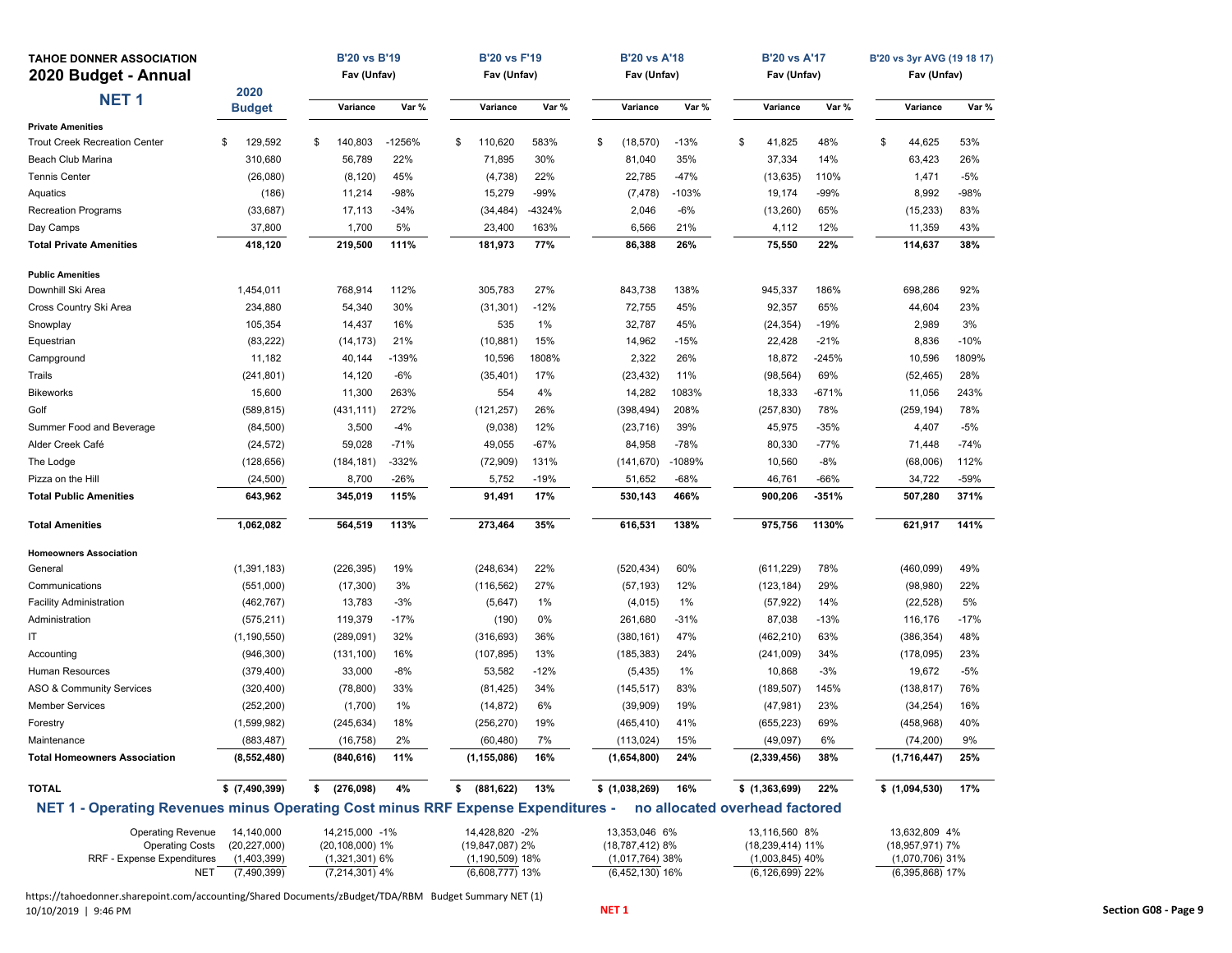| <b>TAHOE DONNER ASSOCIATION</b><br>2020 Budget - Annual                                            |                               | <b>B'20 vs B'19</b><br>Fav (Unfav)  |         | <b>B'20 vs F'19</b><br>Fav (Unfav)  |         | <b>B'20 vs A'18</b><br>Fav (Unfav)   |         | <b>B'20 vs A'17</b><br>Fav (Unfav)  |         | B'20 vs 3yr AVG (19 18 17)<br>Fav (Unfav) |         |
|----------------------------------------------------------------------------------------------------|-------------------------------|-------------------------------------|---------|-------------------------------------|---------|--------------------------------------|---------|-------------------------------------|---------|-------------------------------------------|---------|
| <b>NET 2</b>                                                                                       | 2020<br><b>Budget</b>         | Variance                            | Var %   | Variance                            | Var %   | Variance                             | Var %   | Variance                            | Var %   | Variance                                  | Var %   |
| <b>Private Amenities</b>                                                                           |                               |                                     |         |                                     |         |                                      |         |                                     |         |                                           |         |
| <b>Trout Creek Recreation Center</b>                                                               | (311, 727)<br>\$              | \$<br>102,000                       | $-25%$  | \$<br>87,422                        | $-22%$  | \$<br>46,938                         | $-13%$  | \$<br>68,515                        | $-18%$  | \$<br>67,625                              | $-18%$  |
| Beach Club Marina                                                                                  | 130,263                       | 72,100                              | 124%    | 82,799                              | 174%    | 107,769                              | 479%    | 64,376                              | 98%     | 84,981                                    | 188%    |
| Tennis Center                                                                                      | (217, 381)                    | 20,100                              | $-8%$   | 24,964                              | $-10%$  | 38,049                               | $-15%$  | 17,523                              | -7%     | 26,846                                    | $-11%$  |
| Aquatics                                                                                           | (327, 897)                    | 17,900                              | $-5%$   | 21,965                              | $-6%$   | (13, 640)                            | 4%      | 17,793                              | $-5%$   | 8,706                                     | $-3%$   |
| <b>Recreation Programs</b>                                                                         | (200, 322)                    | 25,200                              | $-11%$  | (26, 398)                           | 15%     | 10,132                               | -5%     | (5, 173)                            | 3%      | (7, 146)                                  | 4%      |
| Day Camps                                                                                          | (29, 200)                     | 1,700                               | $-6%$   | 23,400                              | $-44%$  | 6,566                                | $-18%$  | 4,112                               | $-12%$  | 11,359                                    | -28%    |
| <b>Total Private Amenities</b>                                                                     | (956, 264)                    | 239,000                             | -20%    | 214,153                             | $-18%$  | 195,814                              | $-17%$  | 167,145                             | $-15%$  | 192,371                                   | $-17%$  |
| <b>Public Amenities</b>                                                                            |                               |                                     |         |                                     |         |                                      |         |                                     |         |                                           |         |
| Downhill Ski Area                                                                                  | 48,337                        | 755,800                             | $-107%$ | 306,784                             | $-119%$ | 879,008                              | $-106%$ | 854,583                             | $-106%$ | 680,125                                   | $-108%$ |
| Cross Country Ski Area                                                                             | (224, 664)                    | 118,000                             | $-34%$  | 24,114                              | $-10%$  | 117,534                              | $-34%$  | 142,675                             | $-39%$  | 94,775                                    | -30%    |
| Snowplay                                                                                           | 59,699                        | 14,900                              | 33%     | 26,181                              | 78%     | 58,433                               | 4614%   | 1,292                               | 2%      | 28,635                                    | 92%     |
| Equestrian                                                                                         | (240, 498)                    | (9,000)                             | 4%      | (1,659)                             | 1%      | 10,566                               | $-4%$   | 29,149                              | $-11%$  | 12,685                                    | $-5%$   |
| Campground                                                                                         | (81,663)                      | 18,700                              | -19%    | 9,729                               | $-11%$  | 3,136                                | $-4%$   | 20,890                              | $-20%$  | 11,252                                    | $-12%$  |
| Trails                                                                                             | (380, 925)                    | (3,700)                             | 1%      | (22, 605)                           | 6%      | (28,000)                             | 8%      | (74, 333)                           | 24%     | (41, 646)                                 | 12%     |
| <b>Bikeworks</b>                                                                                   | (19, 941)                     | 11,300                              | -36%    | 554                                 | $-3%$   | 14,282                               | $-42%$  | 18,333                              | $-48%$  | 11,056                                    | $-36%$  |
| Golf                                                                                               | (1,602,706)                   | (388, 300)                          | 32%     | (72, 301)                           | 5%      | (379, 553)                           | 31%     | (238, 679)                          | 17%     | (230, 178)                                | 17%     |
| Summer Food and Beverage                                                                           | (148, 502)                    | 3,500                               | $-2%$   | (9,038)                             | 6%      | (23, 716)                            | 19%     | 45,975                              | $-24%$  | 4,407                                     | $-3%$   |
| Alder Creek Café                                                                                   | (123, 352)                    | 61,100                              | -33%    | 51,127                              | $-29%$  | 87,029                               | $-41%$  | 82,402                              | $-40%$  | 73,519                                    | $-37%$  |
| The Lodge                                                                                          | (913, 132)                    | (196, 200)                          | 27%     | (139, 810)                          | 18%     | (145, 022)                           | 19%     | (24, 310)                           | 3%      | (103, 047)                                | 13%     |
| Pizza on the Hill                                                                                  | (179, 931)                    | 8,700                               | -5%     | 5,752                               | $-3%$   | 49,931                               | $-22%$  | 46,761                              | $-21%$  | 34,148                                    | -16%    |
| <b>Total Public Amenities</b>                                                                      | (3,807,276)                   | 394,800                             | $-9%$   | 178,828                             | $-4%$   | 643,628                              | $-14%$  | 904,739                             | $-19%$  | 575,732                                   | $-13%$  |
| <b>Total Amenities</b>                                                                             | (4,763,541)                   | 633,800                             | $-12%$  | 392,981                             | $-8%$   | 839,442                              | $-15%$  | 1,071,884                           | $-18%$  | 768,103                                   | $-14%$  |
| <b>Homeowners Association</b>                                                                      |                               |                                     |         |                                     |         |                                      |         |                                     |         |                                           |         |
| General                                                                                            | (2,550,200)                   | (282, 400)                          | 12%     | (204, 127)                          | 9%      | (509, 858)                           | 25%     | (563, 047)                          | 28%     | (425, 677)                                | 20%     |
| Communications                                                                                     | (17, 300)                     | (17, 300)                           | 0%      | (116, 562)                          | $-117%$ | (57, 193)                            | $-143%$ | (123, 184)                          | $-116%$ | (98,980)                                  | $-121%$ |
| <b>Facility Administration</b>                                                                     | 13,800                        | 13,800                              | 0%      | (5,629)                             | $-29%$  | 2,653                                | 24%     | (46, 255)                           | $-77%$  | (16, 410)                                 | $-54%$  |
| Administration                                                                                     | (404, 078)                    | 95,200                              | -19%    | (13,688)                            | 4%      | 244,570                              | -38%    | 68,566                              | $-15%$  | 99,816                                    | $-20%$  |
| ΙT                                                                                                 | (145, 807)                    | (40, 400)                           | 38%     | (87,903)                            | 152%    | (85,994)                             | 144%    | (98, 692)                           | 209%    | (90, 863)                                 | 165%    |
| Accounting                                                                                         | (131, 100)                    | (131, 100)                          | 0%      | (107, 895)                          | 465%    | (185, 383)                           | $-342%$ | (241,009)                           | $-219%$ | (178, 095)                                | -379%   |
| Human Resources                                                                                    | 33,000                        | 33,000                              | 0%      | 53,582                              | $-260%$ | (5, 435)                             | $-14%$  | (6,896)                             | $-17%$  | 13,750                                    | 71%     |
| <b>ASO &amp; Community Services</b>                                                                | (444, 500)                    | (78, 800)                           | 22%     | (81, 425)                           | 22%     | (145, 517)                           | 49%     | (189, 507)                          | 74%     | (138, 817)                                | 45%     |
| <b>Member Services</b>                                                                             | (1,700)                       | (1,700)                             | 0%      | (14, 872)                           | $-113%$ | (39,909)                             | $-104%$ | (47, 981)                           | $-104%$ | (34, 254)                                 | -105%   |
| Forestry                                                                                           | (1,784,431)                   | (398,900)                           | 29%     | (409, 536)                          | 30%     | (601, 355)                           | 51%     | (668, 270)                          | 60%     | (559, 720)                                | 46%     |
| Maintenance                                                                                        | (355, 144)                    | (19, 200)                           | 6%      | (73, 658)                           | 26%     | (108, 656)                           | 44%     | (119, 755)                          | 51%     | (100, 689)                                | 40%     |
| <b>Total Homeowners Association</b>                                                                | (5,787,459)                   | (827,800)                           | 17%     | (1,061,714)                         | 22%     | (1,492,077)                          | 35%     | (2,036,030)                         | 54%     | (1,529,940)                               | 36%     |
| <b>TOTAL</b>                                                                                       | \$(10,551,000)                | \$(194,000)                         | 2%      | \$<br>(668,732)                     | 7%      | \$ (652, 634)                        | 7%      | \$<br>(964, 145)                    | 10%     | \$ (761, 837)                             | 8%      |
| NET 2 - Operating Revenues minus Operating Cost minus Overhead Allocation minus RRF Capital Charge |                               |                                     |         |                                     |         |                                      |         |                                     |         |                                           |         |
| <b>Operating Revenue</b>                                                                           | 14,140,000                    | 14,215,000 -1%                      |         | 14,428,820 -2%                      |         | 13,353,046 6%                        |         | 13,116,560 8%                       |         | 13,632,809 4%                             |         |
| <b>Operating Costs</b><br>RRF Capital Charge                                                       | (20,030,000)                  | (19,911,000) 1%                     |         | (19,650,087) 2%<br>$(4,661,000)$ 0% |         | (18,590,412) 8%                      |         | (18,042,414) 11%                    |         | (18,760,971) 7%                           |         |
| NET                                                                                                | (4,661,000)<br>(10, 551, 000) | $(4,661,000)$ 0%<br>(10,357,000) 2% |         | (9,882,268) 7%                      |         | $(4,661,000)$ 0%<br>$(9,898,366)$ 7% |         | $(4,661,000)$ 0%<br>(9,586,855) 10% |         | $(4,661,000)$ 0%<br>$(9,789,163)$ 8%      |         |

https://tahoedonner.sharepoint.com/accounting/Shared Documents/zBudget/TDA/RBM Budget Summary NET (2) 10/10/2019 | 9:46 PM **NET <sup>2</sup> Section G08 ‐ Page 10**